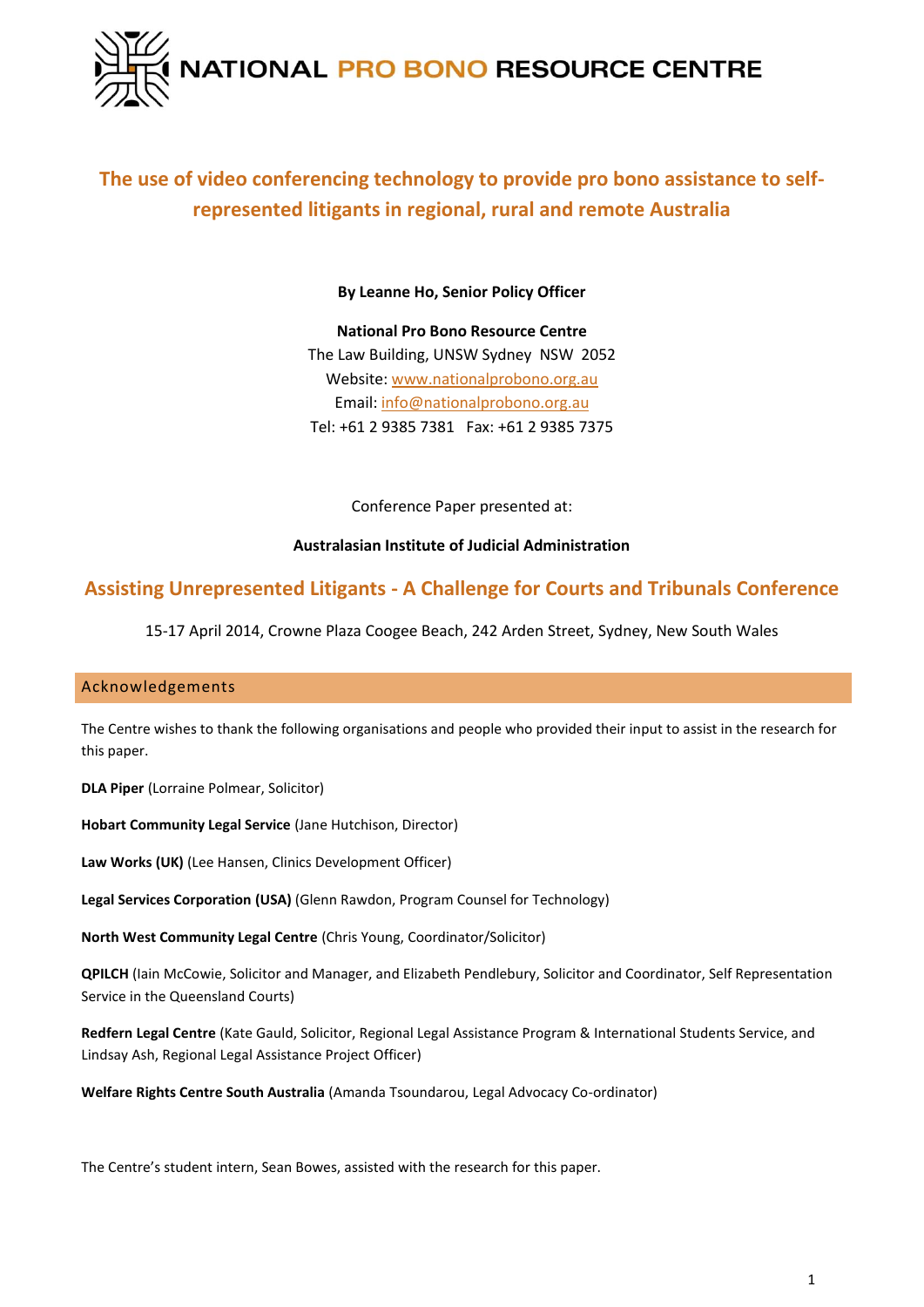# <span id="page-1-0"></span>**EXECUTIVE SUMMARY**

The obvious advantage of video conferencing technology in the context of providing pro bono services to address the needs of individual self-represent litigants (SRLs) in regional, rural and remote (RRR) areas is that it allows for instantaneous 'face-to-face' interaction between lawyer and client. These needs may include the provision of information about legal procedures, assistance in completing and reviewing forms, and formal legal advice.

The use of this technology to facilitate the provision of assistance to SRLs from pro bono lawyers is well established within the self-help model developed in the USA and has been more recently trialled in the UK via a Law Works pilot project. These include use of video to provide both one-on-one advice as well as workshops to groups of SRLs.

The experience in the USA, UK and Australia has been that SRL legal assistance services making use of this technology are attractive to pro bono service providers because they represent a way in which they can maximise the impact of their pro bono contributions while minimising the costs associated with the provision of in-person legal advice in RRR areas, such as travel time and cost.

Benefits of providing assistance via video conferencing rather than telephone or email include being able to communicate with clients face-to-face, allowing a relationship to develop more quickly and, in some cases, to be able to examine documents and forms in real time. Many services include a facility to allow scanning and transmission of documents during a session.

However the lessons learned from the pilot projects funded by the National Broadband Network (NBN) Regional Legal Assistance Program in Australia highlight the fact that setting up a service of this nature is not simply a matter of having clients in a RRR location with access to a computer, and pro bono lawyers in the city willing to help at the other end.

The success of a video conferencing service providing one-on-one advice to SRLs may depend on a number of factors including:

### **1. Support to understand the advice and take any follow up actions**

The experience of those involved in the video conferencing pilot projects examined by this research all point to the need to have a support person (for example the volunteer law students at the Law Works clinic) who can not only help with the use of the technology but also help the client to understand the advice and take any follow up actions.

#### **2. Support with the use of technology for both service providers and clients**

Staff of service providers (such as community legal centres and other community organisations which will often be the first point of contact for clients) who do not feel comfortable with the technology will not feel inclined to use it themselves and will not encourage clients to use it, and are likely to revert to using the phone.

### **3. The nature of the assistance**

One-off assistance is much easier to manage in the context of remote service provision because there is no need for ongoing client management. The need for ongoing client support can lead to inefficiencies relating to double-handling of the matter by the pro bono lawyer providing assistance remotely and the local service provider who has physical access to the client.

### **4. The funding/resources required to set up and maintain the infrastructure/hardware for the service**

There remain significant areas of Australia where the infrastructure does not exist to support the high speed internet connection required for quality video conferencing. Even where it does exist, community legal centres and other community organisations are unlikely to have the funds required to purchase the hardware and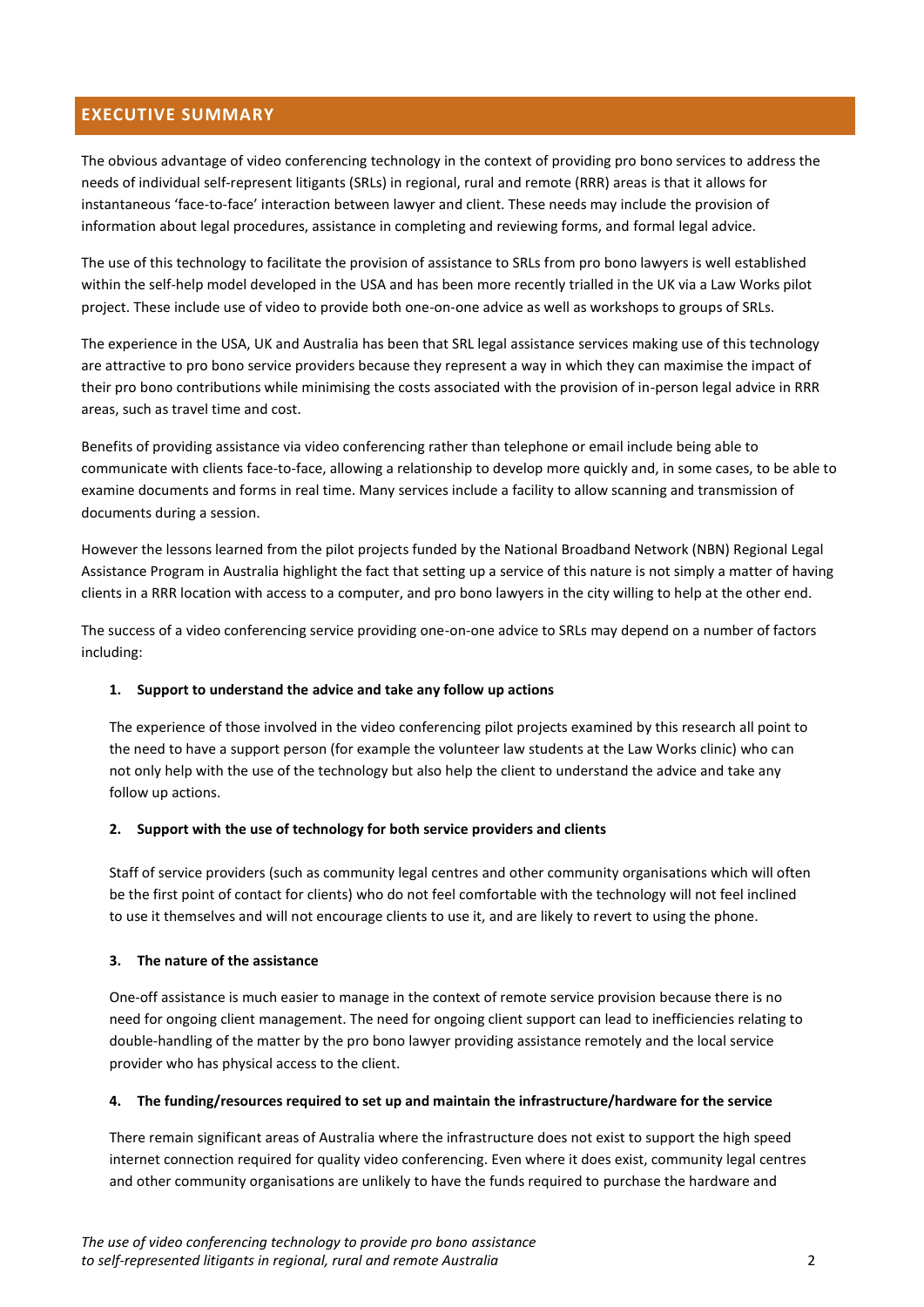meet the ongoing costs of technical support, let alone the training of their staff required to ensure they can effectively support and encourage client use of the technology.

One thing that worked extremely well for the NPBRC project was the use of video-conferencing to facilitate the remote provision of training and mentoring by pro bono lawyers from DLA Piper to community legal centre lawyers from Hobart Community Legal Service (HCLS). For RRR community legal centres, this kind of pro bono assistance allows them to access high quality training and advice that builds their capacity to assist their clients. This model of pro bono assistance is also attractive to pro bono providers as it allows them to leverage the skills and training material they may already have and minimises the risks involved in the provision of pro bono assistance.

This research did not find any Australian examples of the SRL video workshop-type services that appear to be a successful feature of the self-help model developed in the USA, which involve a pro bono lawyer providing assistance to multiple SRLs and/or local lawyers and advocates. This is something that could be explored further in Australia, however the comparatively lower population density in RRR Australia may be an obstacle to its success.

This paper reports on the NPBRC's experience managing a NBN Regional Legal Assistance Program pilot project which involved using video conferencing to facilitate the provision of pro bono legal assistance by lawyers from DLA Piper's Melbourne office to HCLS and its clients. It draws from this experience as well as the experiences of other pilot projects and services that provide assistance through video conferencing throughout Australia, the UK and USA to examine the benefits and potential pitfalls in using this technology to provide legal services to SRLs in RRR areas. Lastly, it provides practical tips for those considering creating such a service.

# **Table of Contents**

| What pro bono resources might be available to assist self-represented litigants remotely  12 |  |
|----------------------------------------------------------------------------------------------|--|
|                                                                                              |  |
|                                                                                              |  |
|                                                                                              |  |

*The use of video conferencing technology to provide pro bono assistance to self-represented litigants in regional, rural and remote Australia* 3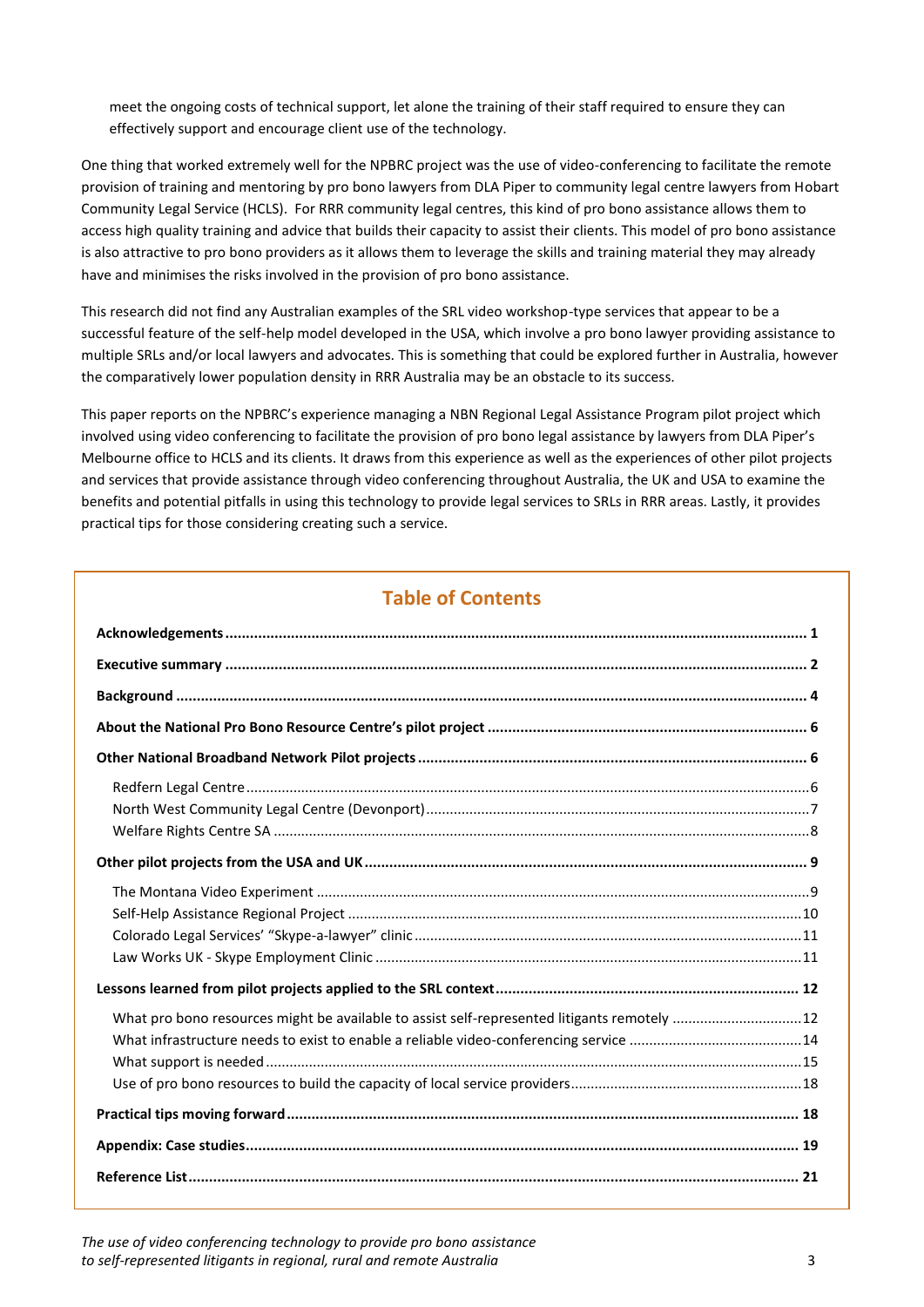# <span id="page-3-0"></span>**BACKGROUND**

Given the voluntary nature of pro bono legal work and the fact that most lawyers undertake pro bono legal work in addition to their commercial work, the resources available to provide this assistance are limited. Obtaining pro bono legal assistance is particularly difficult in RRR areas.

Much has been written about the difficulty of providing legal services in regional, rural and remote (RRR) Australia given the vast distances that need to be covered by a relatively small number of legal practitioners<sup>1</sup>. Resources may be particularly limited amongst small local practises in RRR areas (both in terms of the amount of lawyers and time available, and access to specialised expertise).

The distance a client lives from a capital or major city has a large impact on the availability of pro bono resources.<sup>2</sup> They are simply further away from the large and mid-sized firms which generally have more potential capacity to undertake pro bono work.

*"Finding pro bono lawyers who will travel to RRR areas or local lawyers who will do pro bono work is difficult... Without access to lawyers willing to do Legal Aid or pro bono work, representation in all courts is an issue" (Community legal centre principal solicitor)<sup>3</sup>*

A significant factor influencing the decision of pro bono providers about how to prioritise the demands on these limited resources is, to put it bluntly, how convenient it is to provide the assistance. For example, legal tasks that a lawyer can undertake from his/her office (for example the drafting of written advice or legal documents, or providing advice over the phone) lend themselves to pro bono legal assistance more easily than tasks requiring, for example, lengthy court appearances, frequent travel outside of the office or travelling long distances.<sup>4</sup>

For many people living in RRR parts of Australia, telephone advice has for many years been the only way for them to access legal help without travelling long distances. Telephone advice is also an attractive option for pro bono providers given the reduction in time and cost associated with face-to-face service delivery. As lawyers do not necessarily need to leave their desks to provide the advice, firms which might otherwise not do outreach work have been willing to take on telephone advice.

*"...If there are only two or three clients arranged for an outreach session we might provide the advice by telephone rather than travelling a long distance for only a few clients" (Mid-sized law firm pro bono coordinator)<sup>5</sup>*

 $3$  Ibid.

 $\overline{a}$ 

 $^1$  See for example: Law Council of Australia and Law Institute of Victoria, 'Report into the Rural, Regional and Remote Areas Lawyers Survey' (July 2009) 5 [<http://rrrlaw.com.au/media/uploads/RRR\\_report\\_090709.pdf](http://rrrlaw.com.au/media/uploads/RRR_report_090709.pdf)>; Caroline Hart, 'Sustainable Regional Legal Practice: The Importance of Alliances and the Use of Innovative Information Technology by Legal Practices in Regional, Rural and Remote Queensland' (2011) 16(1) *Deakin Law Review* 225.

 $^2$  Leanne Ho, 'Pro Bono Partnerships and Models: A Practical Guide to What Works' (National Pro Bono Resource Centre, 2013) 39 [<https://wic041u.server-secure.com/vs155205\\_secure/CMS/files\\_cms/Pro%20Bono%20Partnerships%20and%20Models%20-](https://wic041u.server-secure.com/vs155205_secure/CMS/files_cms/Pro%20Bono%20Partnerships%20and%20Models%20-%20A%20Practical%20Guide%20to%20WHAT%20WORKS.pdf) [%20A%20Practical%20Guide%20to%20WHAT%20WORKS.pdf>](https://wic041u.server-secure.com/vs155205_secure/CMS/files_cms/Pro%20Bono%20Partnerships%20and%20Models%20-%20A%20Practical%20Guide%20to%20WHAT%20WORKS.pdf).

<sup>&</sup>lt;sup>4</sup> Maria Twomey, 'Pro Bono Legal Services in Family Law and Family Violence: Understanding the Limitations and Opportunities' (National Pro Bono Resource Centre, October 2013) 66 [<https://wic041u.server-secure.com/vs155205\\_secure/CMS/files\\_cms/](https://wic041u.server-secure.com/vs155205_secure/CMS/files_cms/Family%20Law%20Report%20FINAL.pdf) [Family%20Law%20Report%20FINAL.pdf>](https://wic041u.server-secure.com/vs155205_secure/CMS/files_cms/Family%20Law%20Report%20FINAL.pdf).

<sup>&</sup>lt;sup>5</sup> Leanne Ho, above 194.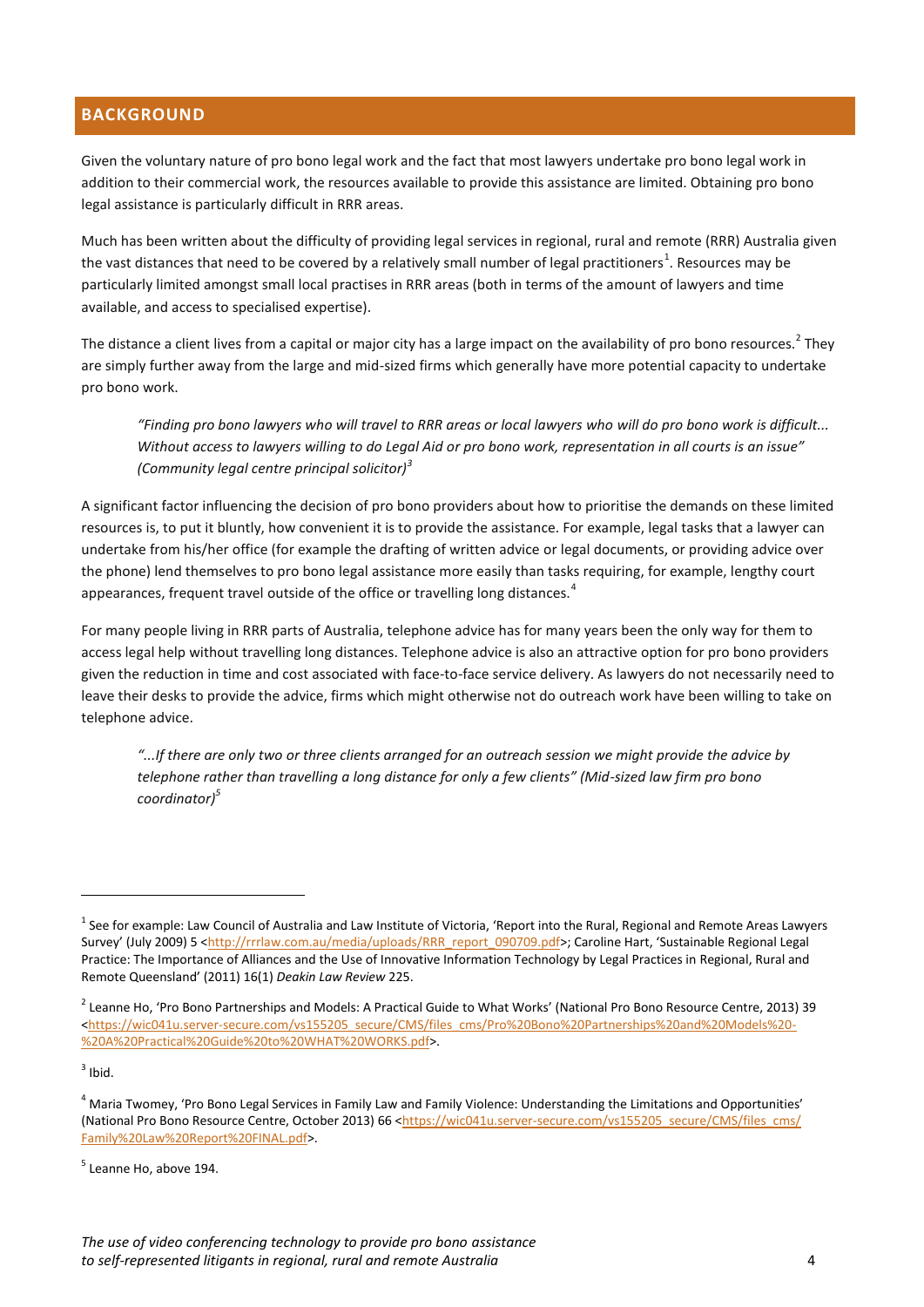In recent years there has been an increasing drive to use video conferencing technology to improve access to legal services in RRR areas, particularly in the context of the relatively high cost of maintaining residential legal services in some RRR areas.<sup>6</sup>

*"In an age of cutbacks in funding for legal services and courts, the increased use of technology is often identified as a source of savings and efficiency." 7*

The innovative use of technology to address the needs of SRLs has grown to make use of a variety of different media including interactive websites, social media, $^8$  live chat and smart phone technology.<sup>9</sup>

The obvious advantage of video conferencing is that it allows for the instantaneous 'face-to-face' interaction between lawyer and client that is often necessary to effectively address the needs of individual SRLs. This may include the provision of information about the legal procedures, assistance in completing and reviewing forms and other procedural aspects, and direct legal advice on their circumstances.

Face-to-face advice can help clients manoeuvre the procedural aspects of the legal process, and understand its content and operation, in a way that cannot be done by telephone, for example when a client is seeking assistance to draft and prepare documents. For example QPILCH's Self Representation Service offices in the Brisbane registries are equipped with an additional computer screen that allows the clients to view their documents as the solicitor staffing their appointments works on them and makes changes. This facility is simply not available when assisting clients via telephone appointments.

Many assume that video conferencing has all the benefits of phone advice with the added advantage of the lawyer being able to see the client and vice versa. However, little research has previously been undertaken to evaluate the use of video conferencing to deliver legal assistance, particularly to disadvantaged clients in RRR areas.<sup>10</sup> The rollout of the NBN across Australia was one of the factors providing the impetus for further exploration of the use of video conferencing to improve access to justice in RRR areas.

In August 2012, the Commonwealth government of the day announced the first four successful applicants to the NBN Regional Legal Assistance Program, which provided grant funding to trial NBN-based initiatives that sought to strengthen and increase legal assistance delivery in regional and remote areas.

The National Pro Bono Resource Centre's pilot project was completed last year with the final report submitted in October 2013. This paper draws on the lessons learned from this, the other three pilot projects, and pilot projects in the USA and UK, to inform future use of video conferencing technology to provide pro bono assistance to SRLs in RRR areas of Australia.

[<http://www.naclc.org.au/resources/Litigants%20in%20Person%20in%20the%20Civil%20Justice%20System%20Report%202012.pdf>](http://www.naclc.org.au/resources/Litigants%20in%20Person%20in%20the%20Civil%20Justice%20System%20Report%202012.pdf).

 6 Suzie Forell, Meg Laufer and Erol Digiusto, 'Legal Assistance by Video Conferencing: What is Known?' (Paper No 15, Law and Justice Foundation of New South Wales, 2011) 1

[<sup>&</sup>lt;http://www.lawfoundation.net.au/ljf/site/articleIDs/B0A936D88AF64726CA25796600008A3A/\\$file/JI15\\_Videoconferencing\\_web.p](http://www.lawfoundation.net.au/ljf/site/articleIDs/B0A936D88AF64726CA25796600008A3A/$file/JI15_Videoconferencing_web.pdf)  $df$ .

<sup>7</sup> James E Cabral et al, 'Using Technology to Enhance Access to Justice' (2012) 26(1) *Harvard Journal of Law & Technology* 241, 257.

<sup>&</sup>lt;sup>8</sup> Katherine Bladlow and Joyce Raby, 'Using Social Media to Support Self-Represented Litigants and Increase Access to Justice' in Carol R Flango et al (eds), *Future Trends in State Courts* (National Centre for State Courts, 2011) 35 [<http://www.ncsc.org/sitecore/content/microsites/future-trends-2011/home/Social-Media/~/media/Microsites/Files/](http://www.ncsc.org/sitecore/content/microsites/future-trends-2011/home/Social-Media/~/media/Microsites/Files/‌Future%20Trends/Author%20PDFs/Bladow%20and%20Raby.ashx) [Future%20Trends/Author%20PDFs/Bladow%20and%20Raby.ashx>](http://www.ncsc.org/sitecore/content/microsites/future-trends-2011/home/Social-Media/~/media/Microsites/Files/‌Future%20Trends/Author%20PDFs/Bladow%20and%20Raby.ashx).

<sup>&</sup>lt;sup>9</sup> Julie Grainger, 'Litigants in Person in the Civil Justice System – Learning From NZ, the US and the UK' (Winston Churchill Memorial Trust of Australia, 1 November 2014) 14

<sup>&</sup>lt;sup>10</sup> Suzie Forell, Meg Laufer and Erol Digiusto, above 2.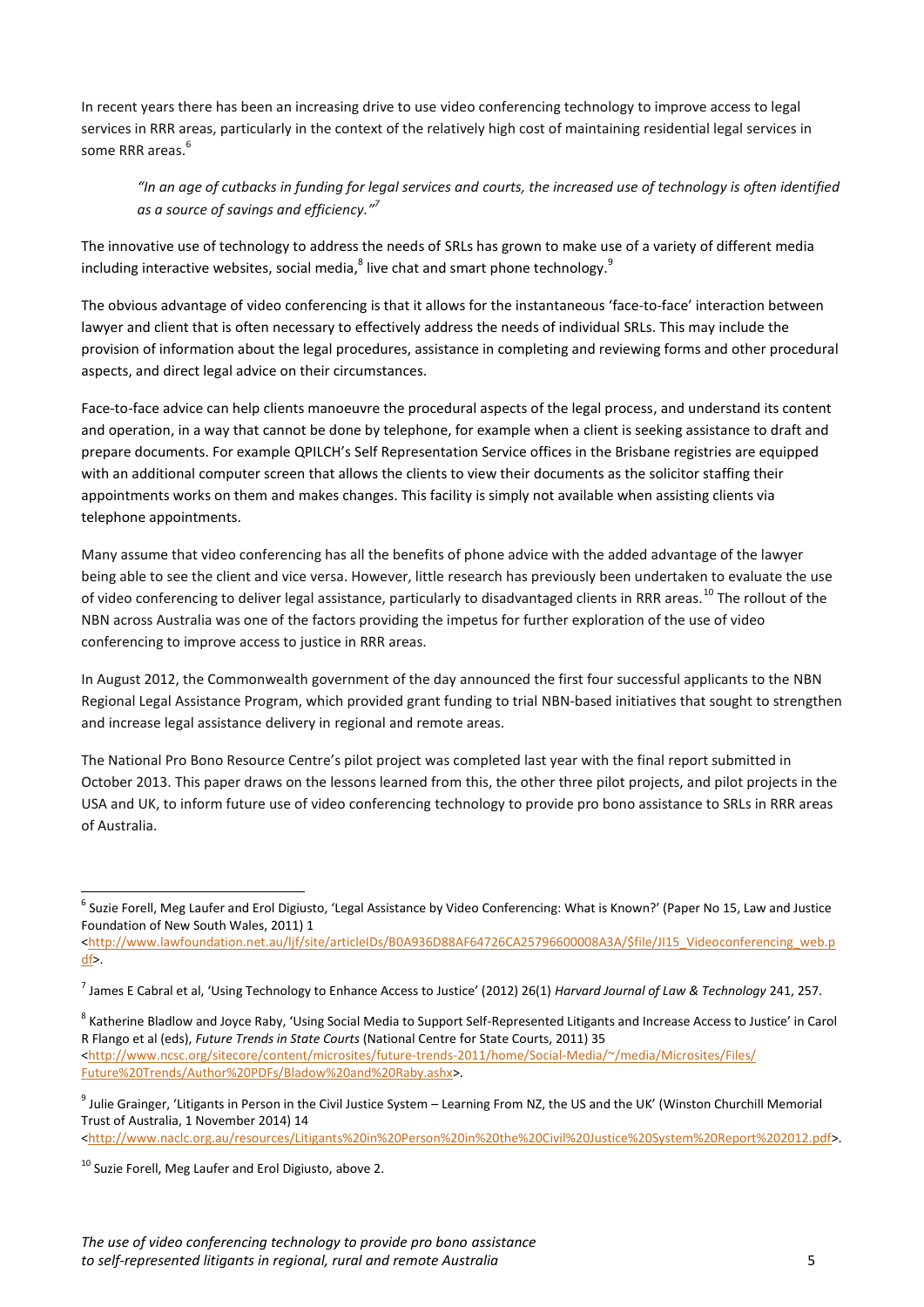### <span id="page-5-0"></span>**ABOUT THE NATIONAL PRO BONO RESOURCE CENTRE'S PILOT PROJECT**

As an independent centre of expertise that aims to grow the capacity of the Australian legal profession to provide pro bono legal services, the National Pro Bono Resource Centre (the Centre) collaborated on one of the NBN Regional Legal Assistance Program pilot projects in partnership with Hobart Community Legal Service (HCLS) and DLA Piper. In cases where HCLS did not have the expertise to provide advice, Skype video-conferencing technology was used to enable lawyers from DLA Piper's Melbourne office to provide assistance to clients referred by HCLS from its outreach service in Sorell, an area of considerable social disadvantage outside of Hobart.

As a result of the NBN-based service, the outreach solicitor in Sorell was able to refer a small number of matters that they would otherwise have turned away due to lack of expertise.

From the clients' perspective it gave them an additional sense of confidence to be able to see through their Skype meeting with DLA Piper that their case had the support of a "suited, big corporate law firm lawyer", especially since many of HCLS's solicitors are quite junior and look very young.

From the perspective of DLA Piper, the use of the NBN considerably improved their lawyers' ability to remotely advise clients when compared to the provision of advice alternatively by way of telephone, fax and post. This was because the ability to take instructions from a client and to understand the real issues in a matter was greatly enhanced by being able to observe the body language and visual cues given by the client. The lawyers from DLA Piper reported feeling that the clients were at greater ease when they could see their lawyer, and through the course of the interview were able to relax and provide full and candid instructions. They were also greatly assisted in providing initial advice to clients by having the option of requesting that particular documents be scanned and emailed through to them during the course of the interview.

From the perspective of HCLS, the NBN-based service gave them access to the knowledge and resources of a large law firm that increased their capacity to efficiently deliver services to its clients, including training sessions for HCLS solicitors delivered via Skype.

The greatest benefit to both HCLS and its clients resulted from the ongoing mentoring assistance that flowed from DLA Piper as a result of the project. This allowed HCLS solicitors to take on matters with greater confidence and in subject areas where they previously would not have had the expertise to run the matter on their own and to run such cases on their own in the future.

# <span id="page-5-2"></span><span id="page-5-1"></span>**OTHER NATIONAL BROADBAND NETWORK PILOT PROJECTS**

### REDFERN LEGAL CENTRE

Redfern Legal Centre (RLC)'s NBN pilot project was run in partnership with the University of New England, providing mostly one-off legal advice to international students at the Armidale campus.

RLC was successful in securing a second round of funding. The project at UNE continues, and a second project site has been established in Coffs Harbour at the Coffs Harbour Neighbourhood Centre.

While the RLC project has not assisted many clients who could be neatly categorised as SRLs, they have assisted clients with similar needs, for example filling in paperwork and preparing chronologies. In one case, for example, a client travelled to Sydney to appear unrepresented before the NSW Civil and Administrative Tribunal (previously CTTT). RLC had assisted this student with paperwork via video.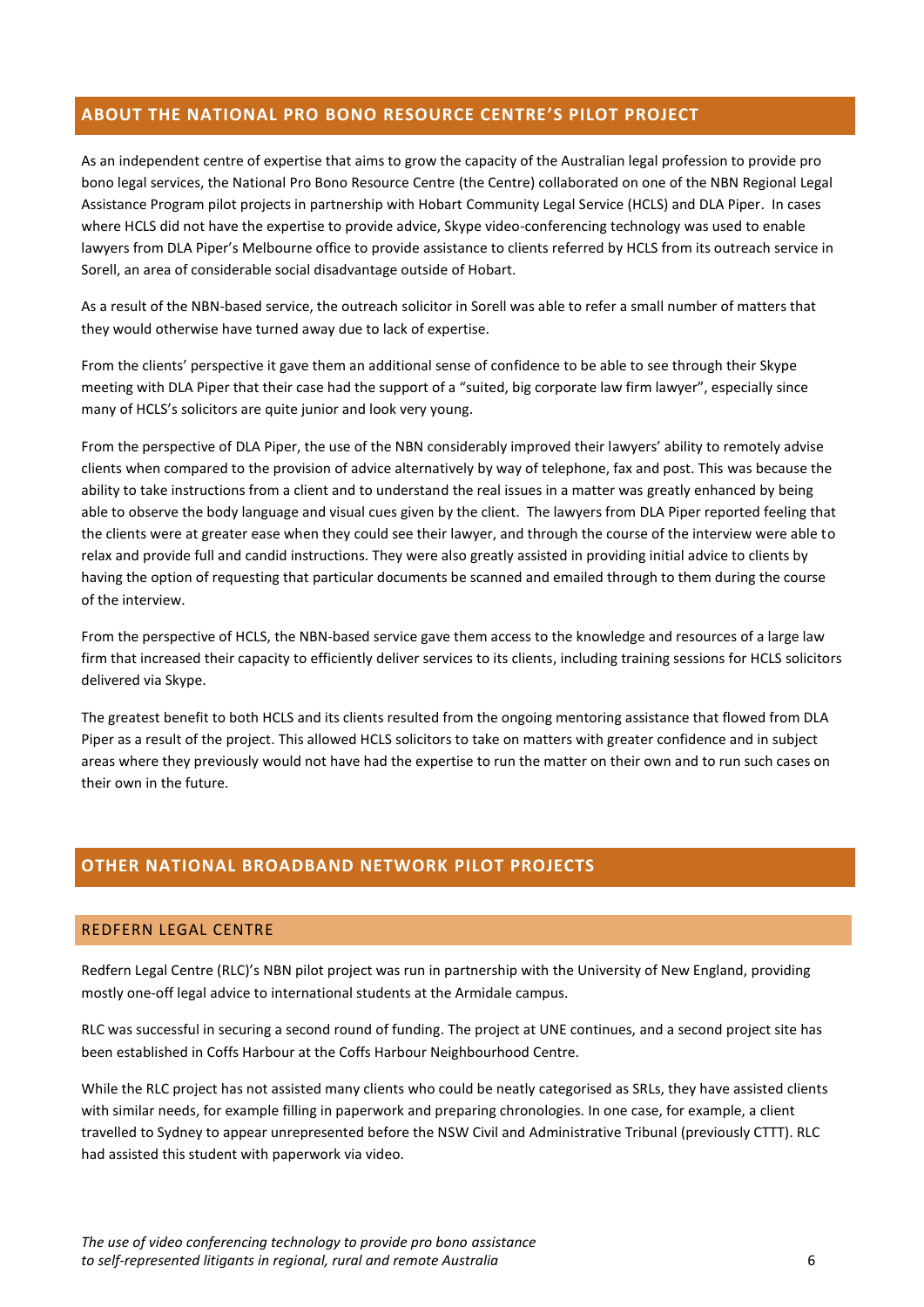An unexpected offshoot of the NBN pilot was the use of video conferencing to provide a more convenient way for lawyers based in Parramatta (from the family law firm Watts McCray) to provide pro bono assistance to RLC clients. RLC clients have been attending appointments at RLC and receiving pro bono advice in family law matters from Watts McCray lawyers in Parramatta via video conferencing. The provision of interpreting services via video was another unexpected success of the project.

### <span id="page-6-0"></span>NORTH WEST COMMUNITY LEGAL CENTRE (DEVONPORT)

North West Community Legal Centre (NWCLC) successfully secured funding to run its NBN Regional Legal Assistance Program pilot project from October 2012 – October 2014.

NWCLC is based in Devonport and services the surrounding areas through outreach clinics. One of these areas is Smithton, a town 2 hours from Devonport, where the main industries are forestry, mining, farming and fisheries. Given the distance and the fact that there is no public transport between Devonport and Smithton, it is difficult for people experiencing disadvantage to travel to Devonport to access legal assistance. The road can also be dangerous depending on the weather conditions.

Prior to the commencement of the pilot project, NWCLC was only able to service the area through its monthly visits to the Wyndarra Community Centre in Smithton. Wyndarra is staffed by community workers including social workers and financial counsellors, but no legally trained staff.

The NBN funding allowed NWCLC to establish a mobile Skype unit within Wyndarra that greatly enhances the services it can provide to people in the area by facilitating the provision of legal information and Skype-based advice appointments during the period between in-person visits. While they do not replace the face-to-face service provision, the Skype appointments act as a "stop-gap". This has particularly improved the service for clients whose cases are time sensitive, such as residential tenancy and unfair dismissal issues. It also enables NWCLC staff to intervene in criminal matters earlier and move clients into diversionary programs.

Skype appointments are pre-scheduled by NWCLC when clients call NWCLC directly on the phone, or organised by Wyndarra staff referring clients to NWCLC. There is a scanner/copier/fax machine that allows clients to transmit documents from Wyndarra to the NWCLC lawyer in Devonport via secure pdf to main server before or during the Skype appointment so that the documents can be discussed in real-time. The computer set up at Wyndarra also has a touch screen system that provides links to other legal information resources, documents and forms. This has been especially helpful for people who do not have internet access at home.

Almost all the assistance is in the form of one-off legal advice to self-represented litigants. Where clients need ongoing advice and representation, NWCLC will assess whether the matter falls within its casework guidelines and may take the matter on. However this does not happen very often given the very limited resources of the CLC. In these more complex cases, the CLC has often found that it is best to revert to face-to-face in-person contact and if possible will schedule an appointment during the monthly outreach trip.

Another benefit of the Skype service has been that it limits the number of times that NWCLC staff have to travel between Devonport and Smithton in difficult weather conditions, which is positive in terms of occupational health and safety.

There has been significant uptake of the service which has been promoted via a letterbox drop of pamphlets to over 2500 addresses. Since its commencement in October 2012, the pilot project has assisted 91 clients via Skype appointments (and the same number, if not more, who have accessed the system independently and downloaded the information they needed). Around 60-70% of cases have involved family law. Other areas include criminal law, civil law, government appeals, child support and residential tenancies.

NWCLC hopes that this pilot project will be the beginning of a roll-out into other towns in NW Tasmania, particularly the west coast mining towns, but this will depend on the roll-out of the NBN and the ability to obtain further funding.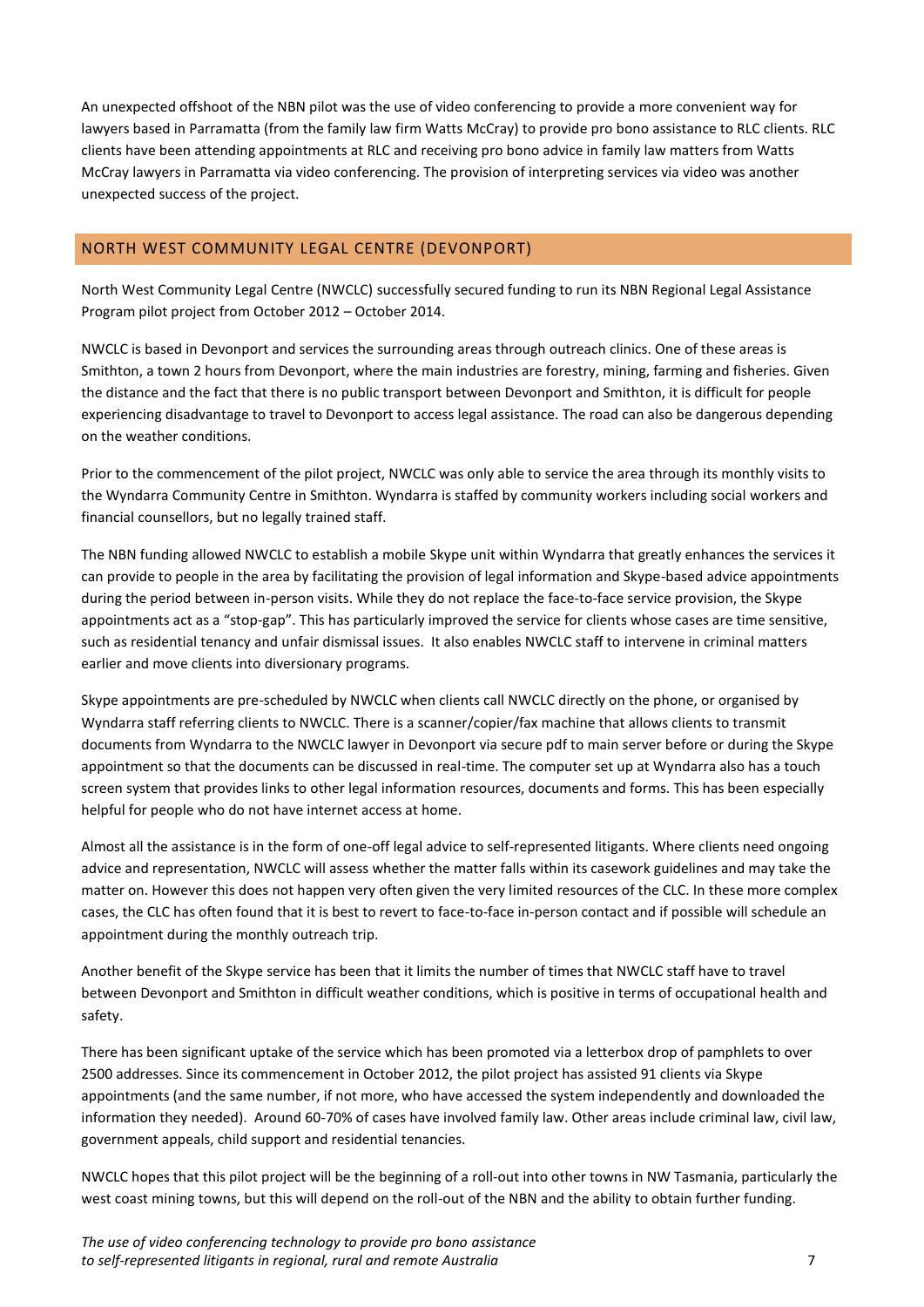### <span id="page-7-0"></span>WELFARE RIGHTS CENTRE SA

The Connecting Country to City Legal Clinic Service which is run by Welfare Rights Centre South Australia (WRCSA) has been established to increase access to justice for people in regional, rural and remote (RRR) areas of South Australia by using video-conferencing to connect lawyers from Minter Ellison in Adelaide with disadvantaged clients in these areas.

Following the success of the WRCSA homeless persons' legal service, the Housing Legal Clinic (HLC), which takes lawyers in Adelaide city to welfare organisations where clients are located, a similar model was discussed for lawyers to assist clients in country towns. The major difference was the fact that it was too difficult for volunteer city lawyers to travel in order to conduct legal clinics in these areas. To overcome this obstacle, the service decided to try video-conferencing.

The service has been providing legal advice to clients in Port Pirie and Whyalla since 2011. Pro bono lawyers from Minter Ellison provide the advice, with around two to three video client meetings scheduled per week. WRCSA has also partnered with welfare organisations that host the service from the "country end" and provide additional support to clients. Uniting Care Wesley SA have six centres which act as referral and host organisations, each with a computer set up with a webcam. Clients are referred by the host organisation, and then supported by a social worker or case worker while they attend the video meeting.

The areas of law that commonly arise are tenancy, police and family law issues. As a general rule, the service does not guarantee representation. The service generally provides advice to assist clients in equipping themselves for their matter, or referral to other services which can assist, namely private lawyers, community legal centres or non-legal services. Some clients choose to proceed with matters by themselves and seek advice from our lawyers on the types of information they should be providing to the Tribunals or Courts.

While many self-represented litigants are referred by WRCSA to JusticeNet SA, which has recently obtained funding to establish a Self-Representation Service, WRCSA often advises clients on how matters are likely to proceed, on filling out forms, etc. The Service is currently assisting a client in relation to a residency tribunal hearing where he will be appearing unrepresented following advice provided by pro bono lawyers via Skype (see Appendix for the case study).

The service is being expanded to areas where the National Broadband Network is being rolled out, namely Victor Harbour, then Port Augusta. WRCSA has recently partnered with Anglican Community Care which also has about half a dozen Centres, but are not yet set up to provide the service. As the project expands, the other law firms which already assist with the HLC plan to join the project.

#### **How the service works**

Service providers like The Salvation Army have initial contact with clients and have enough general knowledge of the kinds of matters that WRCSA can assist with, through previous experience and strong organisational relationships, that they can effectively triage and refer clients to the clinic.

WRCSA obtains a list of clients from the service providers and calls all of them to confirm that the matter is suitable and to arrange the appointment to return to the service provider's premises to attend the Skype clinic.

WRCSA lawyers attend the service provider's premises on the day of the appointments to provide support to the service provider with the use of the technology, as well as supporting the clients by explaining what is going to happen during the appointment.

Pro bono lawyers connect with clients via Skype at the time of their appointment from their law firm offices.

*"The service has provided lawyers who want to do pro bono work, but would prefer not to attend a clinic, with a comfortable way to participate in a pro bono project."*

The Service has also used WebEx as the platform for the video conferencing. During the set-up phase of the project, WebEx was installed on each of the host organisation's and Minter Ellison's computers by the National Association of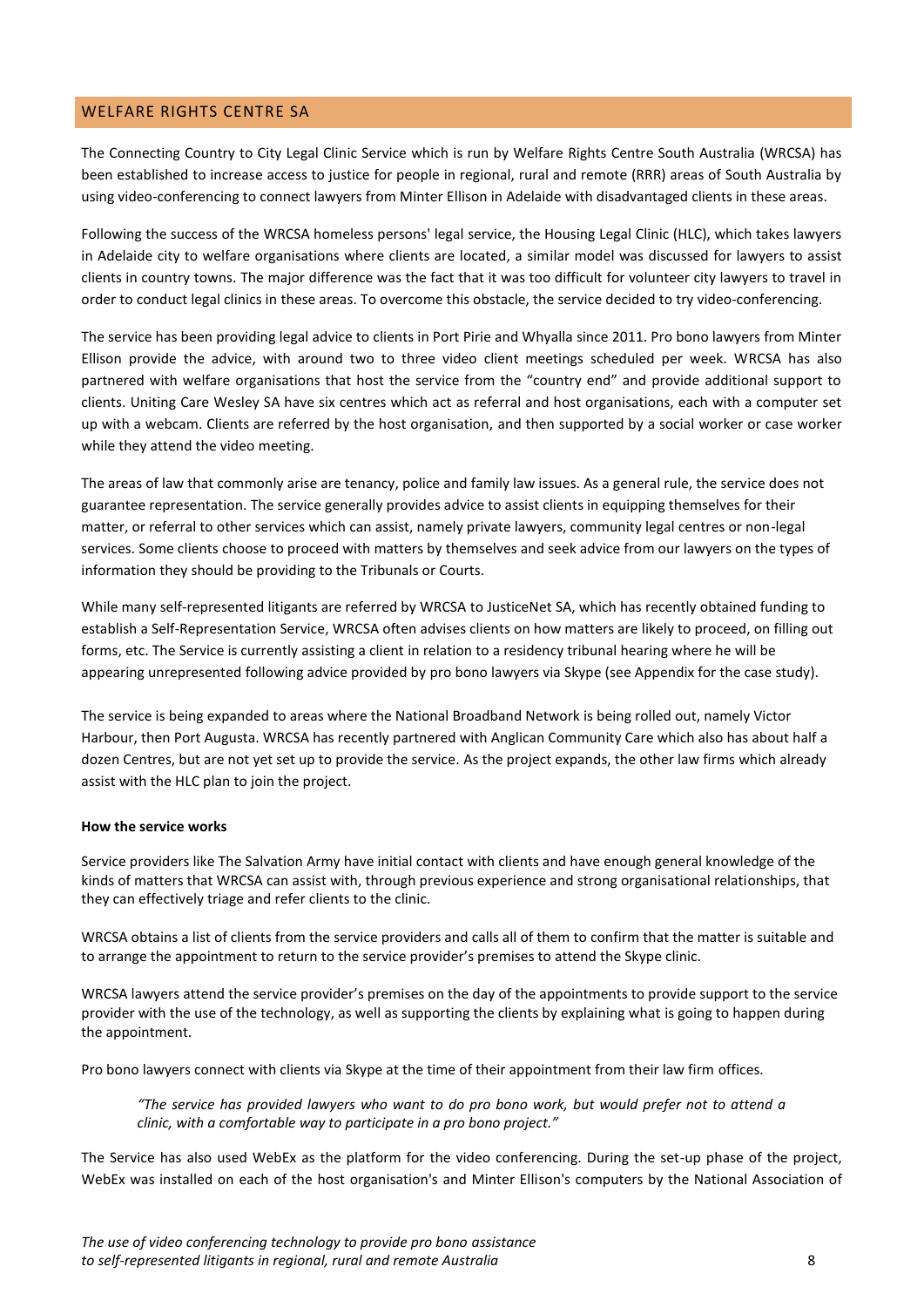CLCs' WebEx trainer, who also provides ongoing technical support with its use. Some of the host organisations also have a laptop loaded with WebEx that they can take with them if they engage in outreach work away from the office. There is a staff member in each host organisation that helps with the technical support.

# <span id="page-8-0"></span>**OTHER PILOT PROJECTS FROM THE USA AND UK**

The Self Help model developed in the United States caters for SRLs or "litigants in person" who need face-to-face, oneon-one advice in order to access self-help information. Staff and volunteers are typically legally qualified but do not provide legal advice or representation. They ensure that the legal and procedural information provided to litigants in person is accurate and of high quality, that forms are accurately completed and make referrals to other organisations when appropriate. $^{11}$ 

However, in addition to one-on-one advice by lawyers to individual SRLs, video-conferencing can potentially be used to provide pro bono assistance to SRLs via the provision of legal workshops to a number of SRLs. Workshops delivered via video conferencing can be used to train and mentor local lawyers and non-lawyer advocates, whose legal knowledge or expertise in some areas of the law may be limited, so they can better assist SRLs in person. For example the New York Courts Self Help Centres train people in regional areas, like court employees who help people draft forms, via webinars.<sup>12</sup>

The following US and UK pilot projects provide examples of the successful use of video-conferencing services within a self-help model to assist self-represented litigants, including both one-on-one advice and workshops in one or multiple locations.

### <span id="page-8-1"></span>THE MONTANA VIDEO EXPERIMENT

The Montana Video Experiment was conducted by the Montana Legal Services Association (MLSA) to assess the potential of video conferencing to support access to justice, and included self-help clinics delivered by video.<sup>13</sup>

The project was established in the context of the extreme challenge of providing access to justice in Montana, given that it is one of the largest but least populated states in the United States. In 2004 there were only 84 lawyers in the entire eastern portion of the state which covers an area of 47,500 square miles (or approximately 120,000 square kilometres). The state-wide legal aid program had been forced to close offices leaving many counties with no legal aid presence whatsoever. $^{14}$ 

Forty-nine video conference sites were installed in 30 counties as part of the program. The processes established by MLSA for the self-help clinics included review by an attorney of materials being completed by SRLs, which provided a mechanism for identifying any errors or omissions. The evaluation of this project found that the clinics delivered by video were very successful with 79 people participating in and being assisted by the clinics within the seven month period of data collection. This was based on observer data which rated the level of interaction between clients and the

 $\overline{a}$ 

[<https://lsntap.org/sites/all/files/TIG%2003693%20MLSA%20Final%20Video%20Conferencing%20Evaluation%20Report.pdf>](https://lsntap.org/sites/all/files/TIG%2003693%20MLSA%20Final%20Video%20Conferencing%20Evaluation%20Report.pdf).

<sup>&</sup>lt;sup>11</sup> Julie Grainger, above 19.

 $12$  Julie Grainger, above 39.

<sup>&</sup>lt;sup>13</sup> Richard Zorza, 'Video Conferencing for Access to Justice: An Evaluation of the Montana Experiment' (Montana Legal Services Association, June 2007)

<sup>14</sup> Richard Zorza, above 1-2.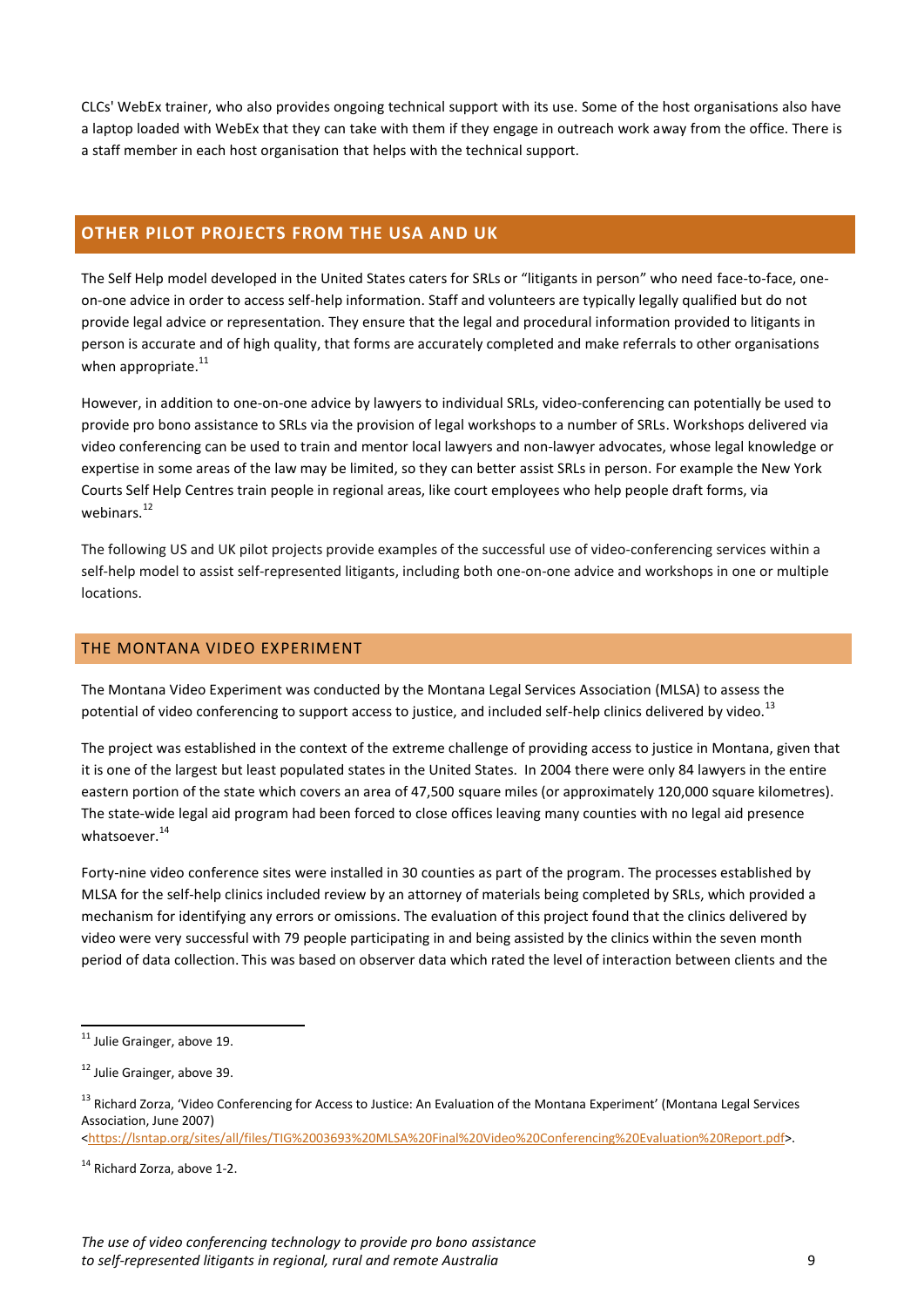"teachers" delivering clinics very highly and the feedback of teachers who felt that they were successfully identifying errors and omissions. <sup>15</sup>

The evaluation also concluded that having client interviews conducted by video saved resources and made additional pro bono participation possible.<sup>16</sup>

*"It is clear that private attorneys are more willing to provide assistance if they do not feel that they have to travel large distances for interviews and hearings. Even if the travel burden would be borne by the litigant if there were no video, the attorney appreciates the greater chance that the litigant will turn up and will be there on time when video is used."*<sup>17</sup>

# <span id="page-9-0"></span>SELF-HELP ASSISTANCE REGIONAL PROJECT

The Self-Help Assistance Regional Project (SHARP) also shows how self-help services can be provided to self-represented litigants in rural areas through the innovative use of technology. The project was run in rural and semi-rural areas of north-central California where populations varied between 26,000-203,000.<sup>18</sup> These areas were characterised by high unemployment, limited social services, limited public transportation, long distances to population centres, and aging populations. The video-conferencing component of SHARP was able to assist thousands of SRLs in areas where very few resources had previously existed.

Included in SHARP's initial goals were to provide self-help services to the range of case types that were needed in areas where very few services were available to self-represented litigants, including family law, guardianship, unlawful detainer, domestic violence restraining orders, and civil harassment. Self-help centres were established at several court sites in three rural counties and linked via video conferencing equipment so that workshops, one-on-one assistance, and staff supervision could be conducted by a single managing attorney.<sup>19</sup>

Workshops were the principal component of SHARP's planned regional videoconferencing model, with the primary goal being the accurate and informed completion of necessary forms. About 22 percent of all customers at SHARP were given a workshop appointment during the project period.<sup>20</sup> The project proposal envisaged that video conferenced workshops would "allow the managing attorney (or an attorney on contract to SHARP) to conduct the workshop/clinic, provide an orientation, assist in completion of the forms relevant to that particular workshop subject or area of the law, answer questions and communicate with participants or assistances in the other locations".<sup>21</sup>

Having workshops regularly available meant that clients who might otherwise struggle to obtain an appointment with the professional legal staff (who were only available for drop in or telephone assistance for a small amount of time) could access the expert assistance of these staff.<sup>22</sup>

 $\overline{a}$ 

- $20$  Administrative Office of the Courts, Judicial Council of California, above 37.
- $21$  Administrative Office of the Courts, Judicial Council of California, above 37.
- $22$  Administrative Office of the Courts, Judicial Council of California, above 37.

<sup>&</sup>lt;sup>15</sup> Richard Zorza, above 9-10

<sup>&</sup>lt;sup>16</sup> Richard Zorza, above 11.

<sup>17</sup> Richard Zorza, above 16.

<sup>&</sup>lt;sup>18</sup> Administrative Office of the Courts, Judicial Council of California, 'Model Self-Help Pilot Program: A Report to the Legislature' (March 2005) 24 [<http://www.courts.ca.gov/documents/Model-Self-Help-Pilot-Program-March-2005.pdf>](http://www.courts.ca.gov/documents/Model-Self-Help-Pilot-Program-March-2005.pdf).

 $19$  Administrative Office of the Courts, Judicial Council of California, above 25.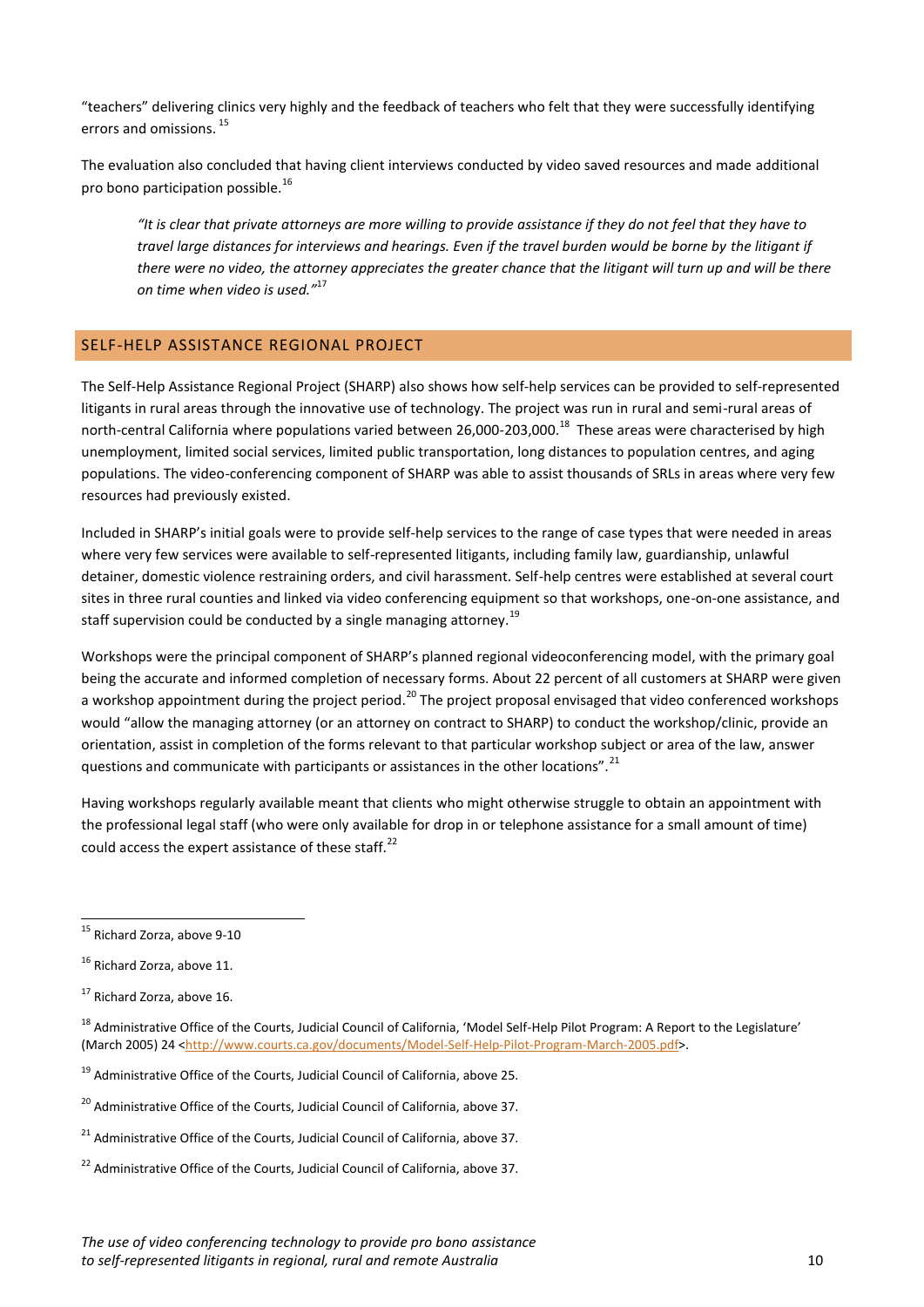The SHARP office staff could triage client's legal concerns and assign them to the appropriate workshop run at some time during the month where they would receive expert assistance with forms and other issues. These workshops could be broadcast to multiple sites and one time. $^{23}$ 

*"Workshops, with their ability to serve many customers at one time, maximize attorney resources and allow SHARP to manage its growth in users without corresponding increases in staff." <sup>24</sup>*

Workshops used a combination of lectures, questions and answer sessions, one-on-one assistance, and small group activities. Customers received a variety of services during the workshops, including information on legal procedures, help preparing forms, help preparing for hearings, and assistance with motions.<sup>25</sup>

The use of video-conferencing for one-on-one assistance was actually an unexpected benefit of SHARP's regional model. Customers who came into the centres as "drop ins" without an appointment, were able to obtain assistance from the managing attorney who could provide advice face-to-face via video conferencing from self-help centres in different locations. The managing attorney could also assist staff and volunteers remotely when they needed help with answering clients' questions. 26

# <span id="page-10-0"></span>COLORADO LEGAL SERVICES' "SKYPE-A-LAWYER" CLINIC<sup>27</sup>

Colorado Legal Services' Northwest Colorado Legal Services Project runs a monthly clinic using Skype to connect volunteer attorneys with clients in geographically isolated areas. The clinic allows clients to have a 20-30 minute private consultation with a volunteer attorney from the Northwest Colorado Bar Association.

Clients are referred to the clinic by project staff who screen the clients for eligibility, obtain documentation regarding the legal problem, and perform a conflict check with volunteer attorneys.

The day of the clinic, volunteer attorneys join the pre-scheduled clinic via Skype, from a location of their choosing. A non-attorney coordinator facilitates the clinics by arranging appointments for clients and attorney volunteers, attending clinics to facilitate and monitor technology usage, and following up with clients and volunteers after the clinic.

Northwest Colorado Legal Services Program launched its first Skype clinic in 2012 in Moffat County, in collaboration with the Memorial Hospital. In the past year, the program has established a steady roster of ten volunteer attorneys that regularly participate in the clinics.

Because of success in Moffat County, Colorado Legal Services is expanding its videoconferencing services to two additional counties. A Skype clinic was established in Lake County in August 2013, and an additional clinic will be founded in Clear Creek County in January 2014.

### <span id="page-10-1"></span>LAW WORKS UK - SKYPE EMPLOYMENT CLINIC

 $\overline{a}$ 

Law Works in the UK is also exploring the use of Skype clinics. In March 2013, the Brent Citizens Advice Bureau (CAB) launched a pilot Skype Employment Clinic in partnership with the firm Clyde & Co and BPP law school.<sup>28</sup>

 $^{23}$  Administrative Office of the Courts, Judicial Council of California, above 38.

 $24$  Administrative Office of the Courts, Judicial Council of California, above 37.

<sup>&</sup>lt;sup>25</sup> Administrative Office of the Courts, Judicial Council of California, above 39.

<sup>&</sup>lt;sup>26</sup> Administrative Office of the Courts, Judicial Council of California, above 41-42.

<sup>&</sup>lt;sup>27</sup> [<http://lri.lsc.gov/legal-representation/private-attorney-involvement/delivery-models/rural/best-practice-providing-services](http://lri.lsc.gov/legal-representation/private-attorney-involvement/delivery-models/rural/best-practice-providing-services-remotely-through-videoconferencing)[remotely-through-videoconferencing>](http://lri.lsc.gov/legal-representation/private-attorney-involvement/delivery-models/rural/best-practice-providing-services-remotely-through-videoconferencing)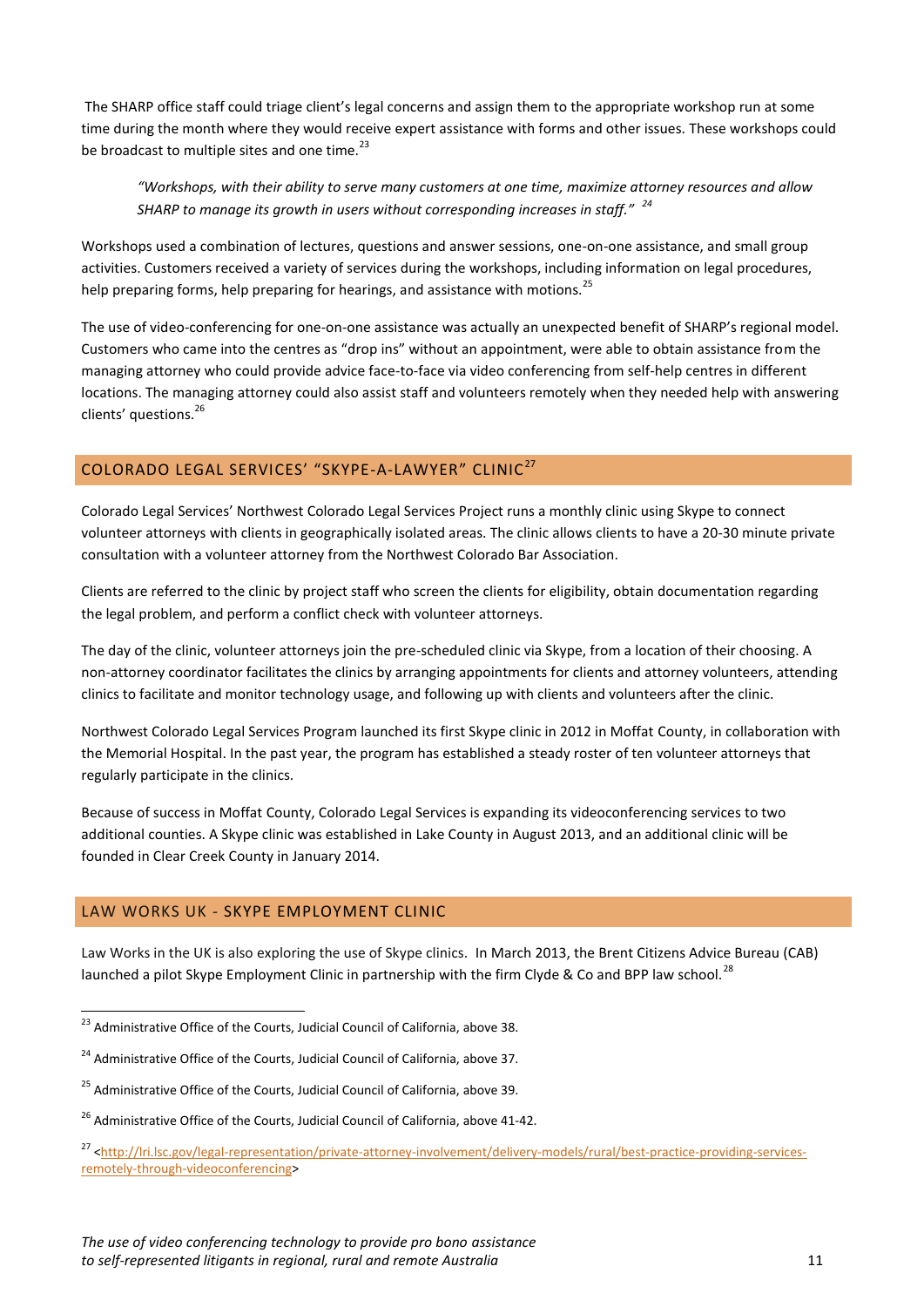The current clinic model involves the following process:

- 1) **Triage process conducted by Brent CAB**. Following assessment and conflict check, appointments are made for clients with suitable employment matters at the Skype clinic with lawyers from Clyde & Co acting on a pro bono basis.
- 2) **Appointment schedule is sent to Clyde & Co** with a brief case summary, relevant conflict information (e.g. name of employer) and scanned copies of any relevant documentation regarding the legal problem. (Any additional documents can be shared during the appointment using Skype document share functionality.)
- 3) **Law students from BPP Law School help to facilitate the meeting** by supporting clients with the use of technology and taking notes. They greet clients when they arrive for their appointment, help them connect the Skype call with the lawyer, and sit through the session. They may also assist with follow up work, like drafting letters of advice etc.

The clinic has been very successful, with most of the advices having been provided early in the process – before proceedings have been initiated. For the period April to October 2013, 40 advices were provided by 38 solicitors. Advice was provided in the area of Employment law on 38 occasions and in the area of Immigration law on two occasions. Law Works are seeking to work with partners to replicate this successful model elsewhere, targeting regional clinics and areas of unmet need.

# <span id="page-11-0"></span>**LESSONS LEARNED FROM PILOT PROJECTS APPLIED TO THE SRL CONTEXT**

In applying our experience of the NPBRC project and the other pilot projects to the context of self-represented litigants the following issues will be discussed:

- What pro bono resources might be available to assist self-represented litigants remotely
- What infrastructure needs to exist to enable a reliable video-conferencing service
- What support is needed for self-represented litigants accessing assistance via video-conferencing technology, and the local service providers providing that support
- Whether it is more efficient to use pro bono resources to build the capacity of local service providers

# <span id="page-11-1"></span>WHAT PRO BONO RESOURCES MIGHT BE AVAILABLE TO ASSIST SELF-REPRESENTED LITIGANTS REMOTELY

In her report on litigants in person in the civil justice system, Churchill Fellow Julie Grainger concluded that Australian Courts and Tribunals should develop partnerships with universities and law firms and support other initiatives that will increase the amount of pro bono legal work done in this area. $^{29}$ 

Calls for increasing the amount of pro bono legal assistance provided to SRLs are being made in the context of the likelihood that the number of people representing themselves in Australia will continue to grow as the cost of legal advice and representation increases and the availability of legal aid and other funding decreases. In the United States (and more recently the UK) where there are currently many more SRLs than in Australia<sup>30</sup> the response has been to

**.** 

<sup>&</sup>lt;sup>28</sup> BPP is Europe's largest specialist professional education, training and publishing provider. BPP University is a UK degree-awarding body recognised by the UK's Privy Council, with four schools: [BPP Business School,](http://www.bpp.com/about-bpp/aboutBPP/business-school) BPP [Law School,](http://www.bpp.com/about-bpp/aboutBPP/law-school) [BPP School of Health](http://www.bpp.com/about-bpp/aboutBPP/health-school) and BPP [School of Foundation and English Language Studies.](http://www.bpp.com/about-bpp/aboutBPP/bpp-school-of-foundation-and-english-language-studies?p) See BPP University, *BPP University* (2014) [<http://www.bpp.com/bpp-university>](http://www.bpp.com/bpp-university).

<sup>&</sup>lt;sup>29</sup> Julie Grainger, above 7.

<sup>&</sup>lt;sup>30</sup> Julie Grainger, above 13.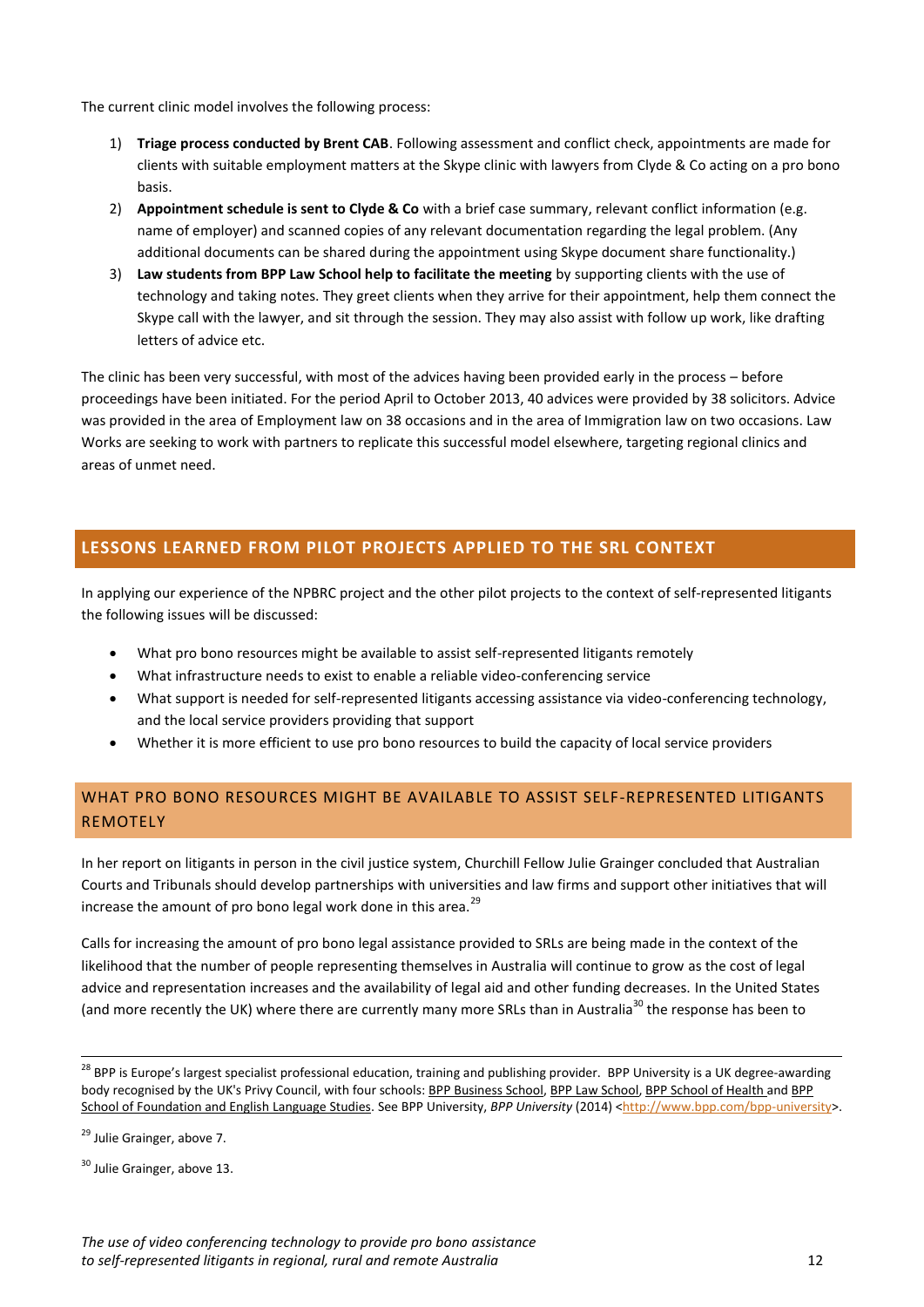encourage self-help, as illustrated in the examples provided in the previous section. These self-help services rely on being able to refer SRLs to student and pro bono support.<sup>31</sup>

Grainger recommended that self-help centres, like the ones in the US, be established in Australia.<sup>32</sup> QPILCH's self representation service was initially the only one of its kind in Australia providing pre-hearing advice appointments for SRLs with pro bono lawyers. In the 2012/13 financial year a service based on this model was established in South Australia by JusticeNet SA and, in recognition of the model's success, funding has now been announced to replicate this service in other jurisdictions.

Pro bono programs in Australia are becoming increasingly sophisticated, structured and strategic. Pro bono providers strive to maximise the impact of the pro bono resources they contribute. Video conferencing is potentially an attractive option for pro bono providers as a way of maximising impact while minimising the costs associated with the provision of in-person legal advice in RRR areas, such as travel and time.

*"A real possibility may be for law firms to provide webinar type training for groups of unrepresented litigants. Again the CLCs can provide an invaluable service in promoting the service, ensuring the suitability of attendees etc." (DLA Piper)*

This is especially the case if pro bono assistance can be used to provide training and workshops that assist more than one person at a time and potentially in multiple locations.

*"It requires very little additional resources to have the CLC solicitors Skype in to suitable existing training sessions. An added bonus for me as the coordinator of this program is that it is a great way to promote the pro bono program within DLA Piper which makes it easier for me to find suitable lawyers to assist." (DLA Piper)*

QPILCH had hoped to secure funding to establish a service in north Queensland which used video conferencing to overcome these difficulties, with the NBN anticipated as the solving some of the practical difficulties clients face in using the technology, such as slow network speed and connection. It proposed that the service would link clients in north Queensland with solicitors in Brisbane who would be able to use the technology to assist clients to draft documents. Unfortunately the funding application for this project was unsuccessful.<sup>33</sup>

<span id="page-12-0"></span>The opportunity for relationship-building that a project of this kind presents, can lead to the provision of more pro bono resources on a long term basis. For example the NPBRC pilot project facilitated the development of a relationship between HCLS and DLA Piper that enabled HCLS solicitors to access timely support by telephone from DLA Piper lawyers who have expertise in areas where HCLS does not. These 'phone a friend' mentoring relationships have continued beyond the period of the pilot project, with DLA Piper agreeing to continue providing pro bono assistance to HCLS.

 $\overline{a}$ 

<sup>&</sup>lt;sup>31</sup> Julie Grainger, above 7.

<sup>32</sup> Julie Grainger, above 27

<sup>&</sup>lt;sup>33</sup> see Queensland Public Interest Law Clearing House, Submission No 58 to the Australian Government Productivity Commission, *Inquiry into Access to Justice Arrangements*, 4 November 2013, 17 <http://www.pc.gov.au/ data/assets/pdf\_file/0017/129320/ [sub058-access-justice.pdf>](http://www.pc.gov.au/__data/assets/pdf_file/0017/129320/‌sub058-access-justice.pdf).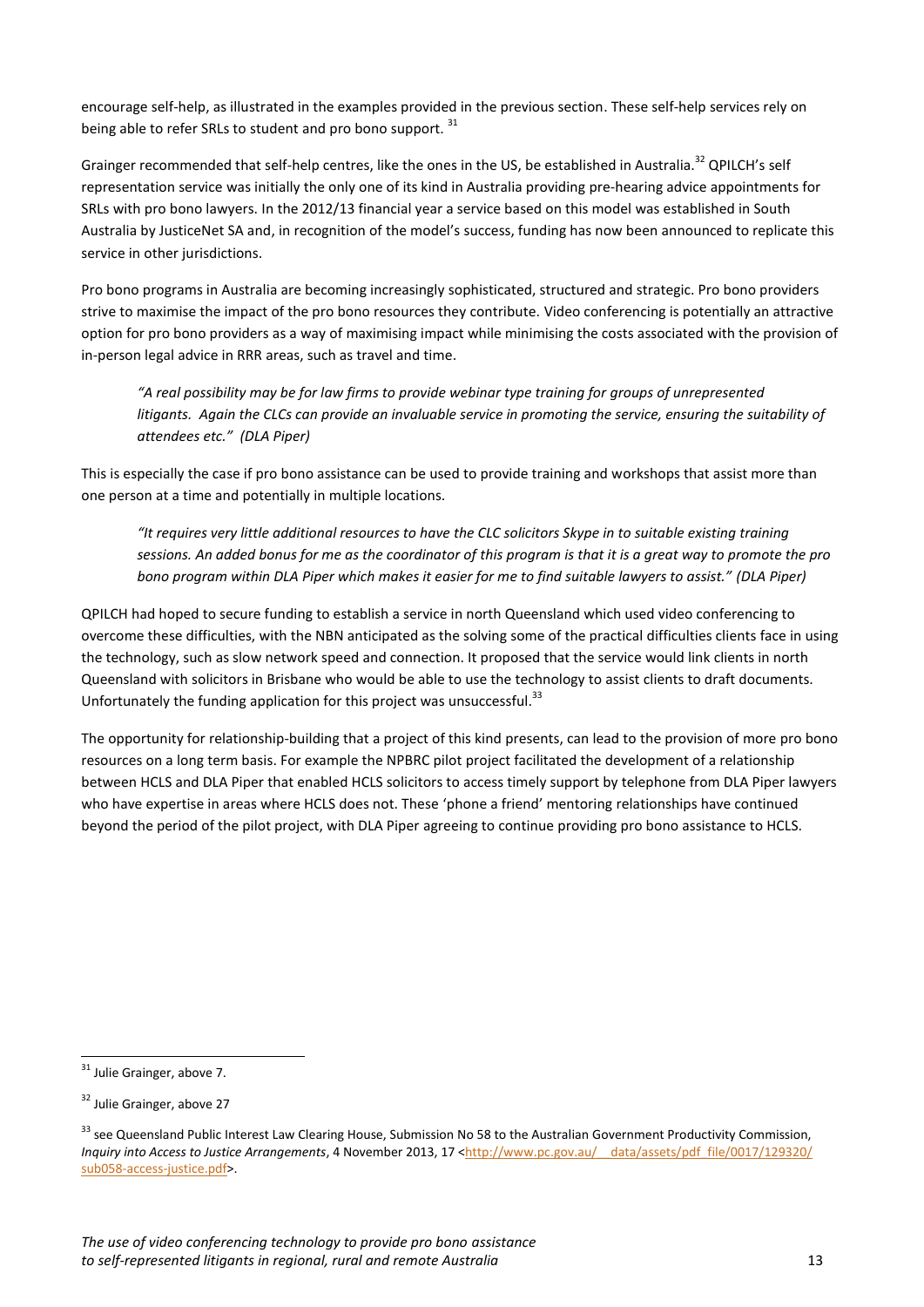# WHAT INFRASTRUCTURE NEEDS TO EXIST TO ENABLE A RELIABLE VIDEO-CONFERENCING **SERVICE**

There remain significant areas of Australia where the infrastructure does not exist to support the high speed internet connection required for quality video conferencing. Some applications to the NBN Regional Legal Assistance Program funding were unsuccessful because the NBN was not yet active in the proposed area.<sup>34</sup>

From his experience of RRR Queensland, Iain McCowie, the solicitor managing QPILCH's Self Representation Service in the Queensland Courts, explained that the lower population density in RRR areas of Australia compared with the USA might mean that there are simply insufficient numbers of clients to support the costs involved in setting up the kind of self-help centres that exist in the USA.

#### **Technology set up: Clients**

Even where the NBN is available, many low income Australians, especially in RRR areas, do not have access to internet at home so they need to be able to access a service from a convenient location like a self-help centre or a community organisation. Where they do have internet at home, they are still likely to need support from staff at a self-help centre or community organisation to understand and apply the available legal information.

#### **Technology set up: Community organisation**

Even where high speed internet connections are available, many community legal centres and other community organisations are unlikely to have the funds required to purchase the hardware and meet the ongoing costs of technical support. These costs need to be taken into account at both the pro bono legal practitioner and community organisation/client ends of the video conferencing service.<sup>35</sup>

The NPBRC project funding allowed HCLS to purchase an iMac, scanner and router (and later a desk, filing cabinet, drawer set and chair to furnish the dedicated video conferencing room). However the WRCSA project funding mainly covered staff costs (outreach staff that managed the project and attended the clinic sites) rather than infrastructure or hardware. WRCSA is now looking at any available options for continuing the clinic now that the NBN-based funding has ceased.

NWCLC's project funding enabled it to purchase equipment and use technical support services that it would otherwise not have been able to cover with its usual budget. The service will not be able to continue beyond the project period without further funding. The current suspension of the NBN roll-out will also limit expansion of the program.

The pilot projects also encountered technical difficulties. The equipment for the NPBRC project was installed and the NBN was connected by 12 October 2012. However the internet provider had connected HCLS on the wrong plan, which had insufficient speed to support high quality video picture and sound, and took several weeks to upgrade it. By 11 November 2012 the plan had been upgraded to 50Mbps down and 20Mbps up and has continued to work well.

Technical problems that NWCLC have encountered during the course of their pilot project have included problems with the internet security filtering out clients who were then unable to download certain sites. Despite the NBN technology, problems with data speed still arose when there was too much traffic on the network. Ongoing technical support was

 $\overline{a}$ 

<sup>&</sup>lt;sup>34</sup> The roll out of the NBN has been slowed or suspended in many areas. See for example: Simon Cullen, 'Updated NBN Rollout Maps Show Thousands of Homes Removed From Construction Schedule', *ABC News* (online), 31 October 2013 [<http://www.abc.net.au/news/2013-10-31/thousands-of-homes-removed-from-nbn-construction-schedule/5059452>](http://www.abc.net.au/news/2013-10-31/thousands-of-homes-removed-from-nbn-construction-schedule/5059452).

<sup>&</sup>lt;sup>35</sup> Suzie Forell, Meg Laufer and Erol Digiusto, above 11.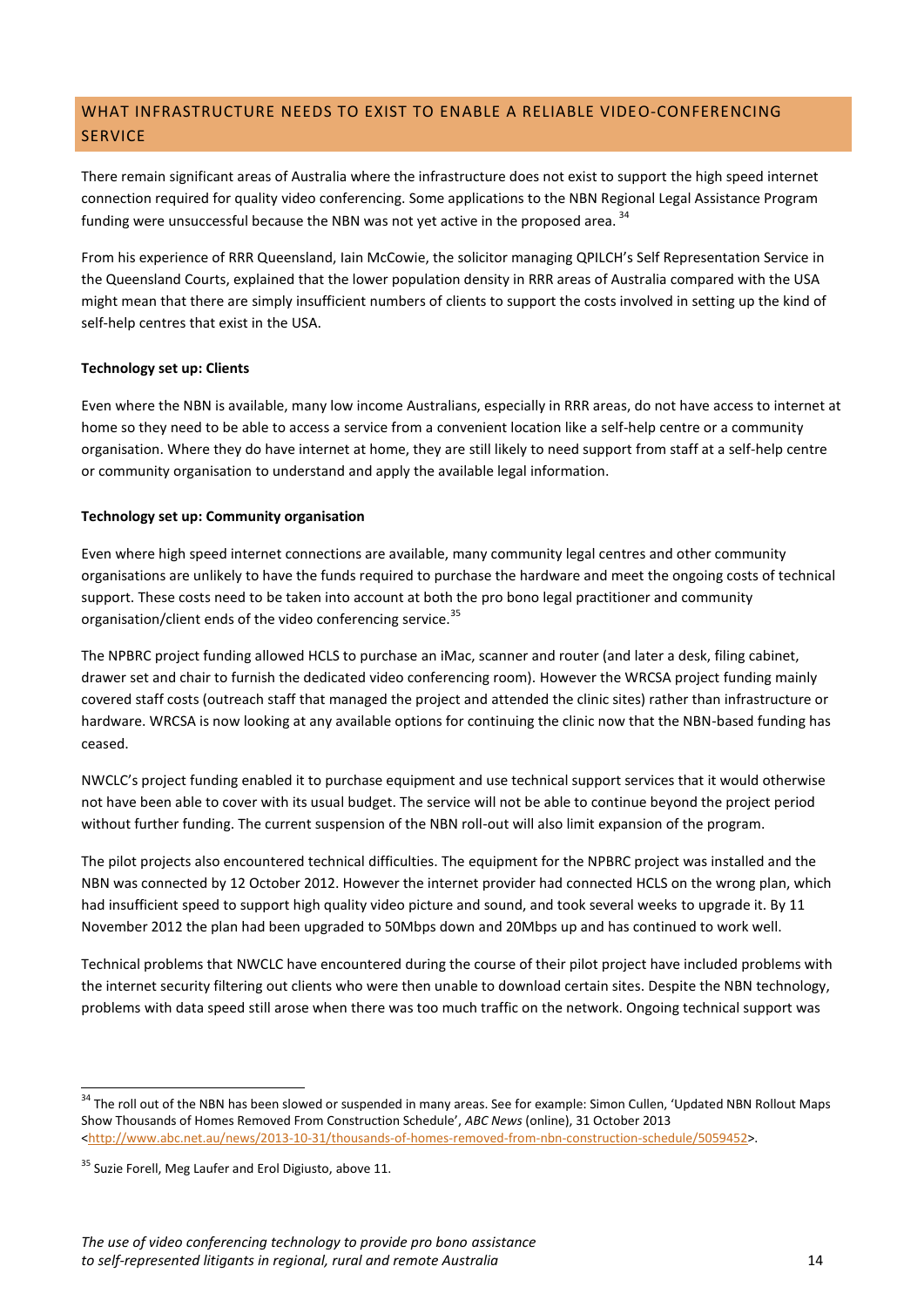factored into the program's funding application and NWCLC pays for technical support on a needs basis, rather than on retainer.

A decision also needs to be made about the video-conferencing system that best suits the service. As the community organisations involved in the pilot projects had limited resources, they were chose between free web conferencing programs, such as Skype.

Before making the final decision to use Skype, the project partners involved in the NPBRC project also explored the possibility of using WebEx, which has been made available with government funding for use by community legal centres. The project partners eventually decided that the simplicity of the Skype program would be better suited to the needs of the HCLS and its clients given that the use of internet-based video-conferencing was new to them. Skype has ended up working well for both.

#### **Technology set up: Pro bono provider**

Pro bono providers, especially if they are large law firms, may be better resourced than the community legal centres with the hardware and technical support required to participate in a video conferencing service. However there can be compatibility issues with their proprietary systems. For example, providing professional development training sessions from office locations other than Melbourne has proved to be a challenge for the NPBRC project. This is because DLA Piper generally uses proprietary video-conferencing facilities which HCLS cannot access, and not all the DLA Piper training rooms are fitted with webcams that would allow HCLS to join using Skype.

### <span id="page-14-0"></span>WHAT SUPPORT IS NEEDED

#### **Clients: Encouragement and support to use the service**

The experience of the pilot projects was that some clients needed initial encouragement to use the video conferencing but were generally happy with using it once they had started. WRCSA reported that its clients have been initially nervous about using the service, but quickly become comfortable with it once the video meeting starts. To overcome lack of familiarity with the technology amongst its clients, HCLS sold the NBN-based service as an opportunity to obtain the assistance of very experienced lawyers who had expertise beyond that of HCLS.

All service providers warned that there will always be some clients for whom the video medium does not work, for example persons with a mental illness, older persons (especially those with hearing difficulties) and persons with literacy issues. While HCLS was generally surprised by the high level of acceptance and comfort that clients displayed with the video conferencing, there were still a few clients who expressed reluctance to use it. These clients represented groups that might generally require a high level of support, namely one client who had a mental illness, and two older clients who said they preferred speaking to the HCLS Sorell solicitor and having the solicitor speak to the DLA Piper solicitor during their Skype meeting.

The pilot projects also encountered client groups for whom the video medium may be particularly attractive. For example the international students who were the target client group of the RLC project were very familiar and comfortable with the use of video conferencing. In fact RLC has found anecdotally that these clients prefer videoconferencing to phone. The LawWorks project, being an employment law clinic, deals with clients who are currently or have recently been employed and may therefore be more likely to be comfortable with the use of technology compared with other groups of disadvantaged clients.

#### **Local service providers: Training and practise to become familiar with the technology**

The LJF report identified that the willingness of lawyers and client-end support staff (often community workers) to use this technology was of potentially greater impact on the uptake of video conferencing than client comfort with it.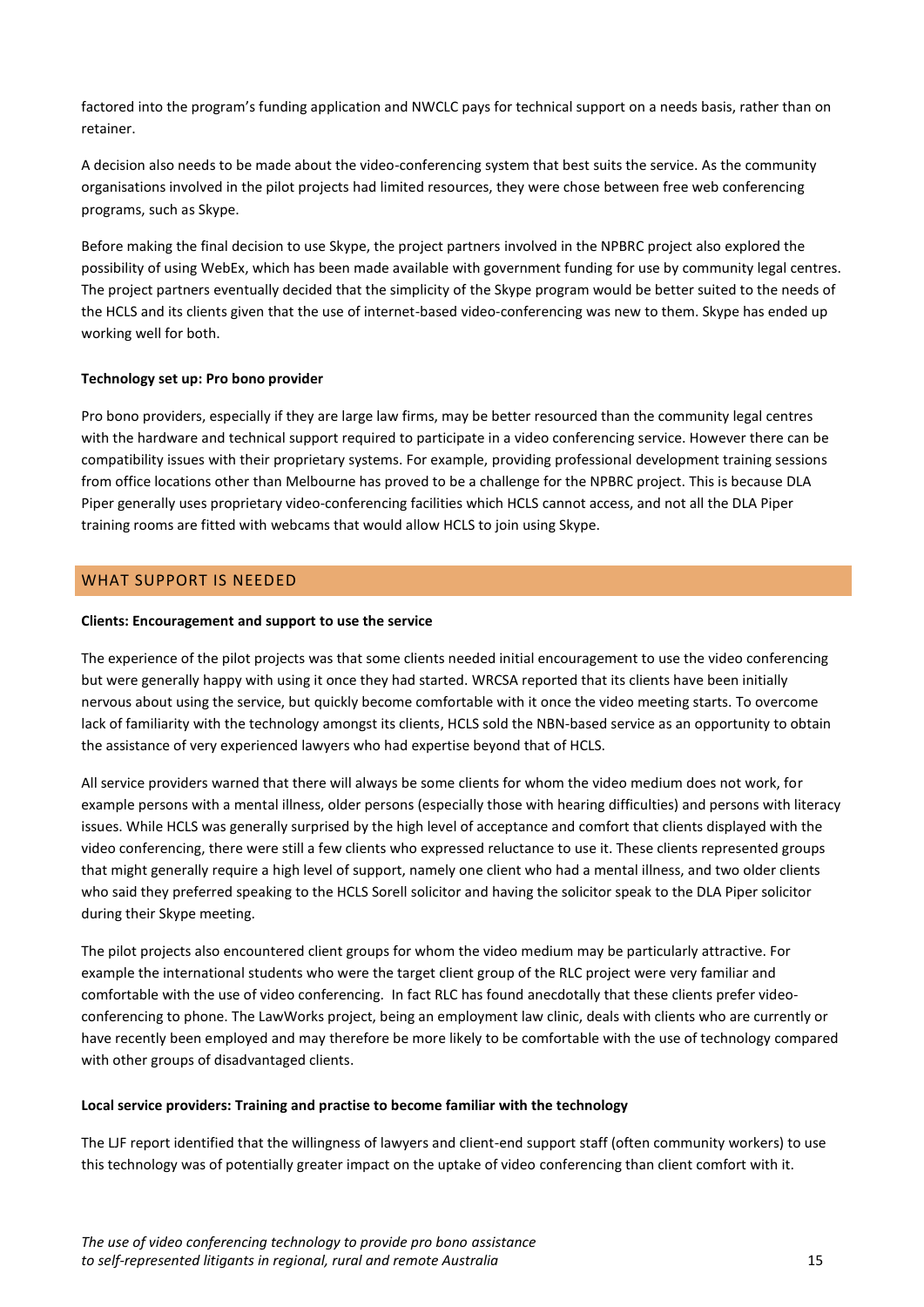"Workers at the client end need to be comfortable with the technology before they are prepared to promote and support the use of video conferencing with their clients".<sup>36</sup>

In her paper on sustainable regional legal practice and the use of innovative information technology in RRR Queensland, Caroline Hart suggests that "for RRR legal practitioners there may be a double layering of conservatism to be found in both the law, and through life in the country… There may be valid reasons for hesitancy in using information technology on the grounds that such innovation may be disruptive, or result in reducing the effectiveness of the practice".<sup>37</sup>

Part of the success of the NWCLC project has been the fact that all the staff at NWCLC and Wyndarra are comfortable using the technology and can provide technical support and assistance to clients.

WRCSA reported that the challenges involved in their project have related to lack of familiarity with the technology, surprisingly on the service provider rather than the client end. While both clients and service providers were unfamiliar with the technology, clients were generally happy to continue using it once they had started using it. In contrast service providers who were unfamiliar with the technology continued to be reluctant to use it and were unlikely to be able to support clients' use of it. While they believe that these challenges could be overcome with training, there was (and currently remains) no funding available for this.

*"An early obstacle for the WRCSA service was the resistance of host organisation staff to using the technology, but they are becoming more comfortable with it the more they use it. It is very difficult for these clinics to be genuinely self-sufficient unless the service provider is comfortable with it. For example, there was very old technology at one of the clinics, requiring WRC lawyer to physically go there, replace it and teach service providers how to use it." (WRCSA)*

Similarly staff at HCLS, particularly the outreach solicitor in Sorell, was not very familiar with the use of this technology. NPBRC assisted HCLS by providing support with installation and use of Skype and making practise Skype calls between Sydney and Sorell. However HCLS solicitors tended to prefer using the phone when they wanted to ask for some mentoring assistance, rather than Skype, because it felt "less formal" and "less of an imposition" on DLA Piper solicitors. In the context of a relationship where HCLS was receiving pro bono assistance, they wanted to avoid the feeling they were "bugging" the DLA Piper solicitors and felt that using Skype would be more of an "intrusion". They felt that they needed to make an appointment to make a call on Skype, but could simply call on the phone.

After discussing this issue, the solicitors involved agreed that a solution would be for them to send an instant message through Skype asking whether it is a convenient time for a Skype call. However they have now reverted to using the phone, demonstrating the importance of service provider/practitioner comfort with the technology to the success of any video-conferencing service.

HCLS found that the distance meant that it took a longer time to build rapport between its solicitors and DLA Piper's solicitors than it would in person and that the relationship needed to be initially established and regularly maintained with in-person contact.

### **Pro bono providers: Need solicitors or other support services "on the ground"**

The experience of all pilot projects points to the need for a support person to be present at the client end, not only to provide support to the client with the use of the technology, but also to help them understand the advice they were receiving remotely and take any required follow up action.

 $\overline{a}$ <sup>36</sup> Suzie Forell, Meg Laufer and Erol Digiusto, above 14, 17.

<sup>&</sup>lt;sup>37</sup> Caroline Hart, 'Sustainable Legal Practice: The Importance of Alliances and the Use of Innovative Information Technology by Legal Practices in Regional, Rural and Remote Queensland' (2011) 16(1) *Deakin Law Review* 225, 251.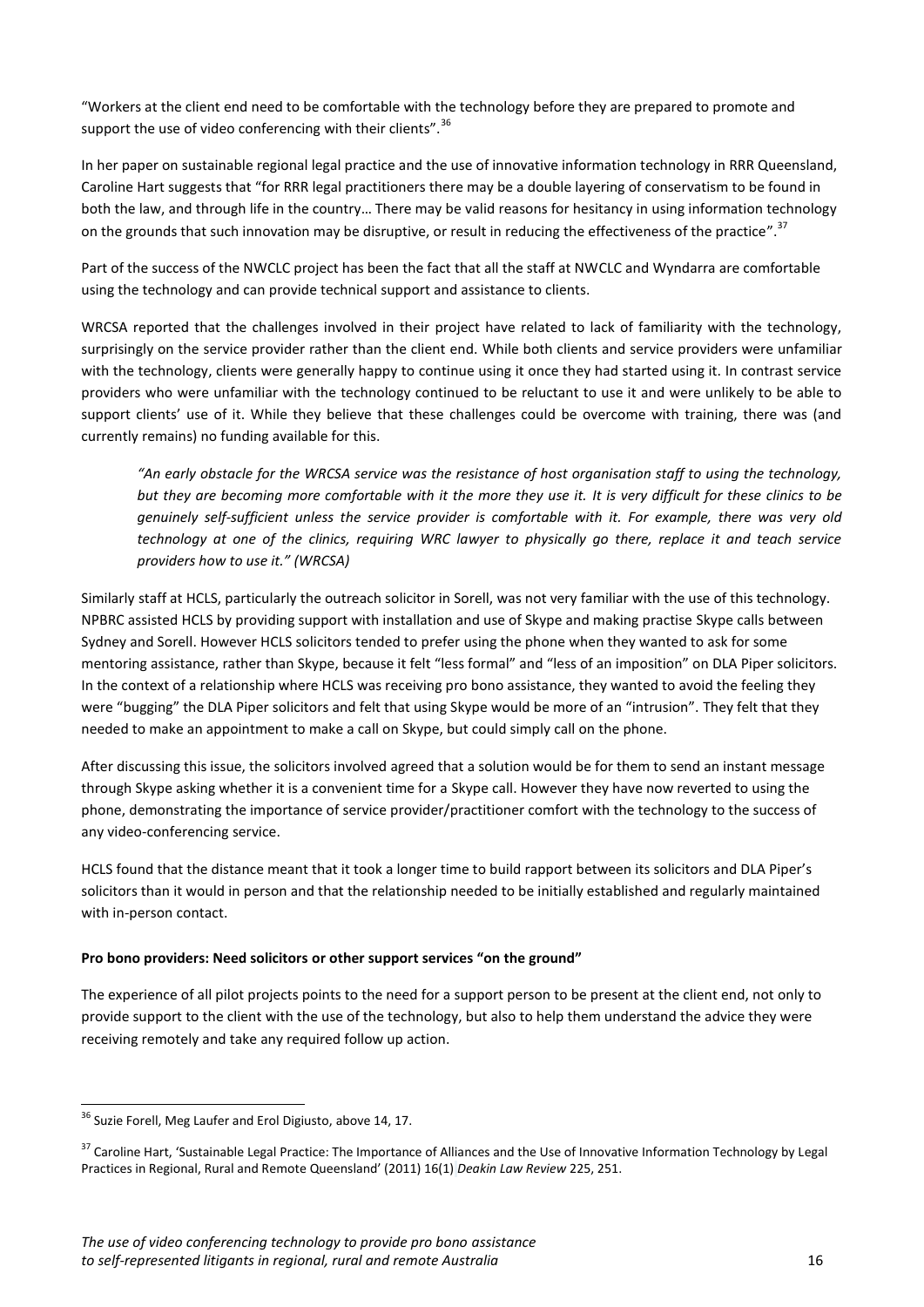A key factor that contributes to the success of the LawWorks UK pilot project is its partnership with the university which provides volunteer students who can support the clients with both the process of obtaining advice and the technology. The students also valuable experience with client interviewing and follow up work.

RLC has similarly found that having a partner organisation is vital to establishing this kind of service within a community. At UNE, the staff supporting international students has ensured that new students are aware of the service and continue to use it. This is especially important given the transient nature of international students. Video conferencing was also used to train these support staff at International Student Services so they could effectively refer and support clients. In Coffs Harbour the service is in the initial stages of establishing the trust and recognition of the community, and the RLC partnership with the neighbourhood centre is integral to this.

During the course of the NPBRC project, DLA Piper found that it was not possible to establish the same level of rapport with clients over Skype as in person, which made taking instructions more difficult. They found that nuances of body language and facial expression that would normally allow a solicitor to gauge, for example, whether a client is being truthful, cannot be detected as clearly without in person contact. However they did find that it was better using video than over the phone. Given the limitations of the communication via video conference, having a HCLS solicitor present at the Skype meeting between the HCLS client and the DLA Piper solicitor was essential to ensuring that the client's needs could be fully identified and assessed.

WRCSA explained that having a support person "on the ground" is essential for being able to conduct the necessary triage and assessment of the issue to ensure that it is suitable for the service before rushing to use the video technology. They suggest that video technology should only be used for issues that need an in depth face-to-face interview.

*"If an issue can be dealt with over the phone, it is preferable to use the phone. Clients don't like being dragged in to a host organisation for a one minute simple issue that could have been dealt with over the phone. Often clients will be difficult to track down and may not turn up to a video meeting if they do not think that it is serious enough to need a face-to-face meeting…*

*Think of the video conference as replacing a first face-to-face meeting, then conduct all the follow up by phone or email."*

#### **Double-handling of information remotely**

The NPBRC project found that there were inefficiencies resulting from the double-handing of matters between the DLA Piper solicitor providing pro bono assistance and the HCLS solicitor supporting the client in Sorell.

Given that the solicitors at DLA Piper were relying on the clients to provide information necessary to progress their matter, there was a need to have solicitors at both ends of the video communication as the DLA Piper lawyer could not be physically present to assist client with gathering or assessing these documents and information. Additional time was needed on an ongoing basis to pass instructions and take necessary actions through the two sets of lawyers involved. HCLS clients were also unlikely to have any access to email or fax and sometimes took a long time to find and bring relevant documents to the Sorell office in person. This created challenges for the relationship between project partners as HCLS felt like its clients were "mucking DLA around".

DLA Piper explained that: "Notwithstanding the ability to have a 'face-to-face' discussion with the client, we do remain heavily reliant upon the outreach solicitor in Sorell to collate and send through documents and other materials required to open a file and provide the advice or representation sought, and this need to maintain the outreach solicitor as a conduit between advisor and client does pose a challenge in circumstances where further instructions are required to progress the matter."

HCLS explained that in relation to some matters it was quicker, for example, for HCLS to call the Insurance Law Service for advice and for HCLS to deal with the client directly, than to refer a matter via the NBN-based service and provide support to their client through the use of that service. For HCLS and DLA Piper this double handling of information/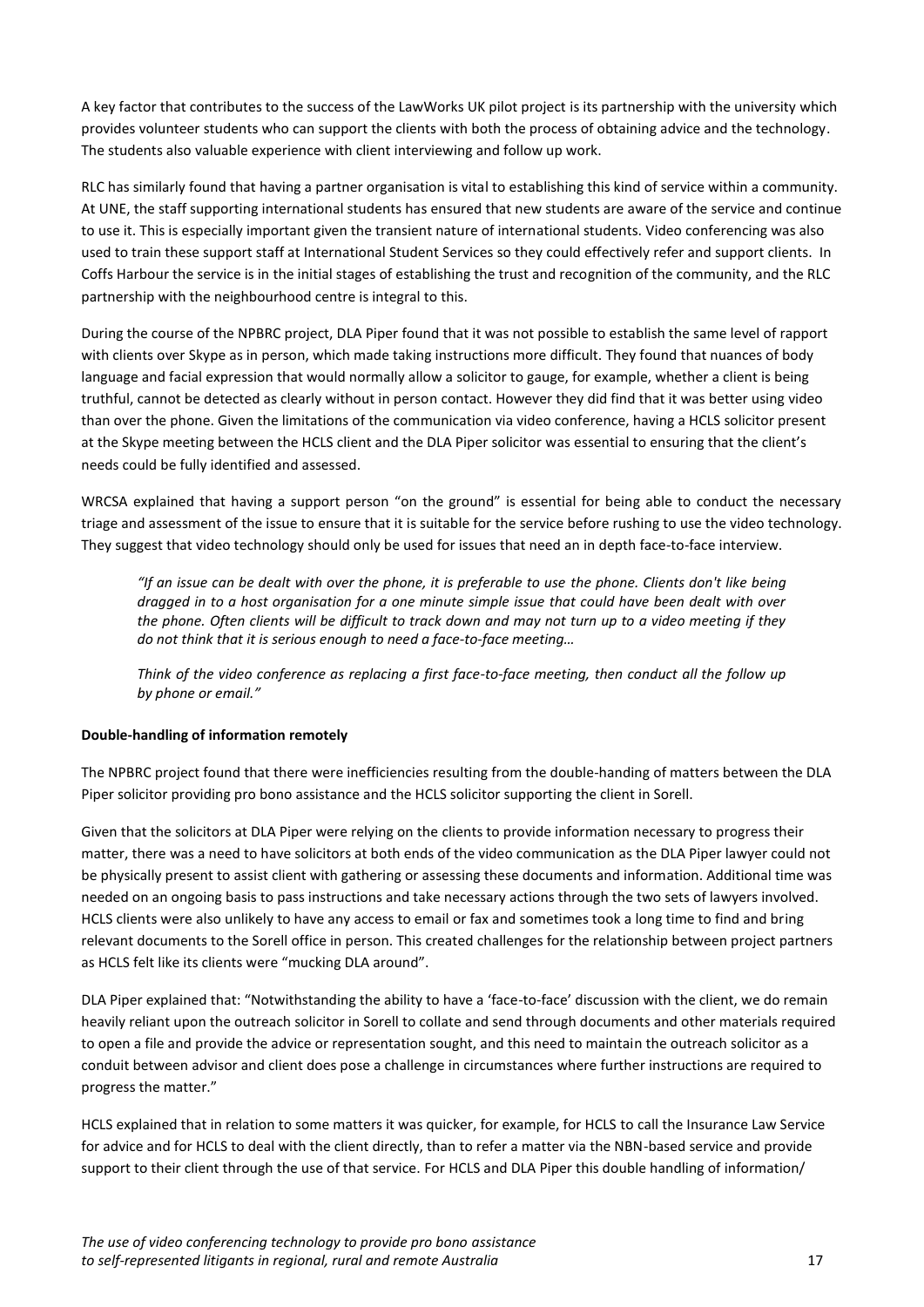instructions made the process inefficient and frustrating for lawyers and clients involved in the NPBRC pilot project (see case study in the **Appendix** on page 19).

Note that the 'double-handling' problem is not necessarily unique to video conferencing services. It would equally apply to phone advice services as well, and is a product working remotely.

Interestingly, RLC, WRCSA and Law Works did not report double-handling issues and their projects may provide insights into ways of structuring a video conferencing service to avoid this problem. In the case of RLC's project, the nature of the pro bono service (at both UNE and the family law advice service) is to provide one off advice so there is generally little follow up or ongoing support/coordination required, and if ongoing assistance is required RLC takes full carriage of the matter. This is similar to the one-off advice provided at the LawWorks clinic where each appointment lasts for around 30 minutes. If follow up work needs to be done it is undertaken by a student under the instruction/supervision of the Clyde & Co lawyer (not the CAB).

WRCSA explained that they were careful to refer the entire matter to the firm and did not provide any advice in addition to, or 'overlapping' with, that of the firm. They established a clear understanding early on of who had carriage of each matter.

### <span id="page-17-0"></span>USE OF PRO BONO RESOURCES TO BUILD THE CAPACITY OF LOCAL SERVICE PROVIDERS

Use of NBN-based service during the NPBRC pilot project for delivery of training and building relationships/capacity has proven to be a much more successful model for the use of video-conferencing technology in the provision of legal assistance than one-on-one advice to clients.

In addition to addressing the problems relating to double-handling outlined in the previous section, this is because clients (particularly those who are especially disadvantaged) need a lot of support which is often needed in-person. Training up the local solicitors to equip them to provide that support in-person has worked really well.

It is also important to recognise that best practice still requires implementation of strategies that give self-represented litigants access to face-to-face assistance where they are unable to take advantage of online self-help strategies, <sup>38</sup> especially where ongoing advice and representation is needed on a one-on-one basis. For example, rural areas have high levels of illiteracy, which limits the value of text-based online information for those people.<sup>39</sup>

# <span id="page-17-1"></span>**PRACTICAL TIPS MOVING FORWARD**

In planning for any video-conferencing service to connect self-represented litigants with pro bono legal assistance, it will be helpful to consider the following:

#### **Technical assistance**

 $\overline{a}$ 

Plan for both set up costs (for example computers, software, scanners) and ongoing maintenance costs, as well as staff training.

<sup>&</sup>lt;sup>38</sup> Julie Grainger, above p. 7; see also James E Cabral et al, above 241, 262.

<sup>&</sup>lt;sup>39</sup> See James E Cabral et al, above 241, 262.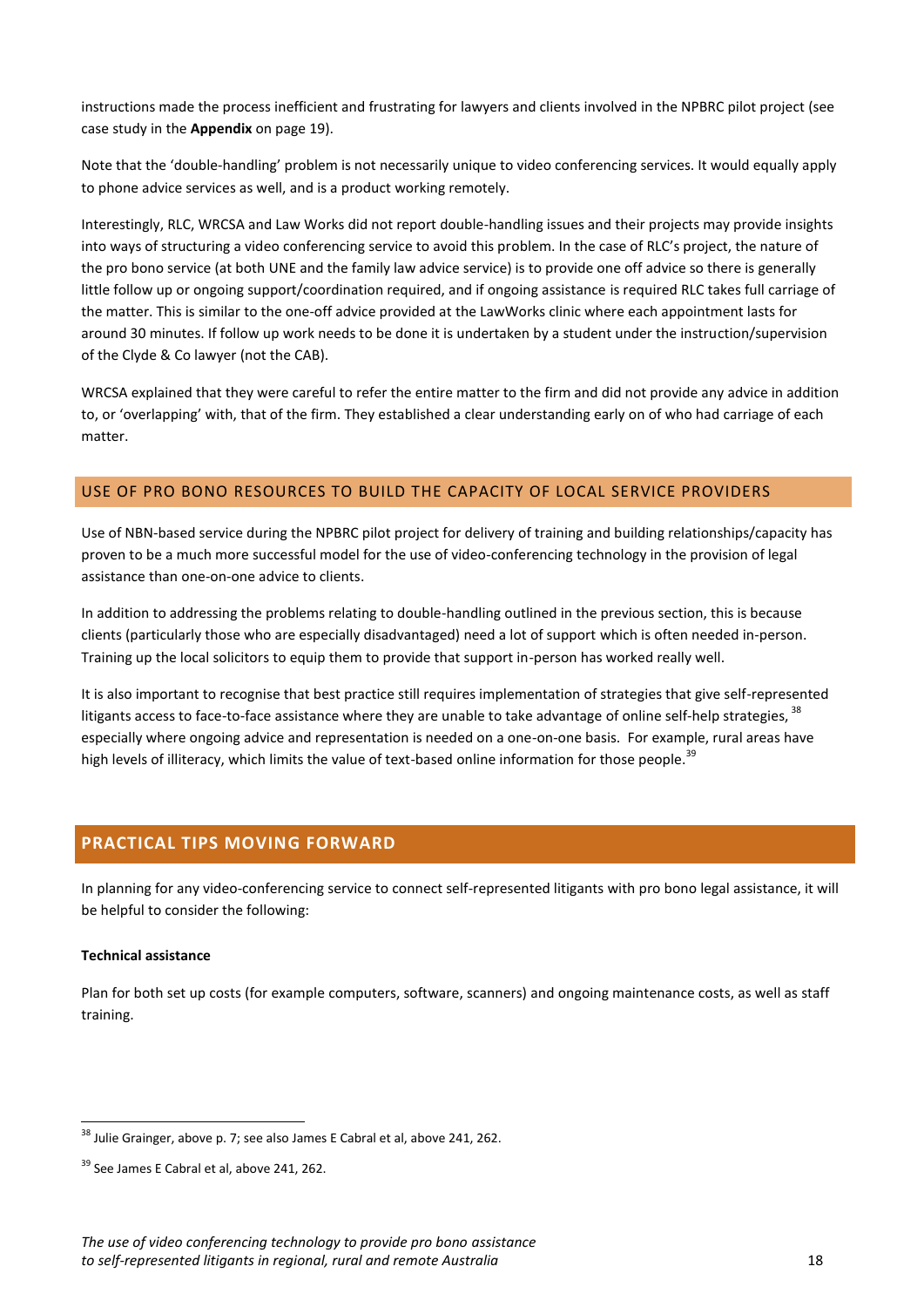#### **Training for service providers**

Ensure that service providers have sufficient training to confidently use the technology. It is critical that the service providers promoting and running the service feel comfortable and positive about the use of the technology so that they will encourage clients to use it and be able to troubleshoot any problems that arise. Without this, the service provider is likely to revert to a telephone service.

#### **Support for clients**

Ensure that there will be an appropriate support person available to support clients with both the use of the technology as well as understanding the legal advice provided by the pro bono lawyer and taking any follow up actions. Be aware of particular client groups that may have difficulty or may be reluctant to use the technology.

#### **Pro bono partnership**

Discuss and agree on a plan between pro bono partners about how to the service will work and the division of responsibility between the pro bono provider and local service provider so there is no confusion about who has carriage of the matter and there are no inefficiencies with both sets of solicitors double-handling the work. For example:

- Who is responsible for sourcing clients and triaging?
- Who is responsible for conflict checking?
- Who is responsible for ensuring clients attend appointments?
- Who is responsible for drafting follow up correspondence?
- Who is responsible for obtaining additional documents?

Have a discussion about the best way for pro bono partners to communicate with each other, given that relationships are more difficult to develop at a geographic distance. Having an initial face to face meeting may be the best way to establish rapport between project partners, but it is a good idea to work out how to communicate after that, for example setting up a Skype call with a quick Skype chat.

# <span id="page-18-0"></span>**APPENDIX: CASE STUDIES**

### **Case Study 1 – HCLS (Double-handling issue)**

One of the matters referred to DLA Piper via the NBN service was a dispute between a resident of a retirement village (the client) and the stratum title management of that village about who was responsible for payment for the shared lighting that lit the street going through the village.

DLA Piper needed specific records and documents from the Lands Titles Office ('LTO') relating to the properties in the village to establish the legal ownership status of the many properties in the village that benefited from the lighting, as well as the internal road itself.

Given that DLA Piper was assisting the client remotely, it could not obtain the documents without having HCLS physically present to meet with the client at the LTO in Hobart and assist the client to obtain the necessary documents. Being physically present also made it easier for HCLS to obtain the information needed by DLA Piper from the Stratum Title Management of the village.

However, given that HCLS did not actually have carriage of the matter as it had been referred to DLA Piper, HCLS did not have full knowledge of the matter which made it difficult for them to know exactly what information and documents DLA Piper needed. HCLS ended up making three separate trips to the LTO with the client to obtain the correct documents, which caused significant delay in the progress of the matter. DLA Piper also ended up having to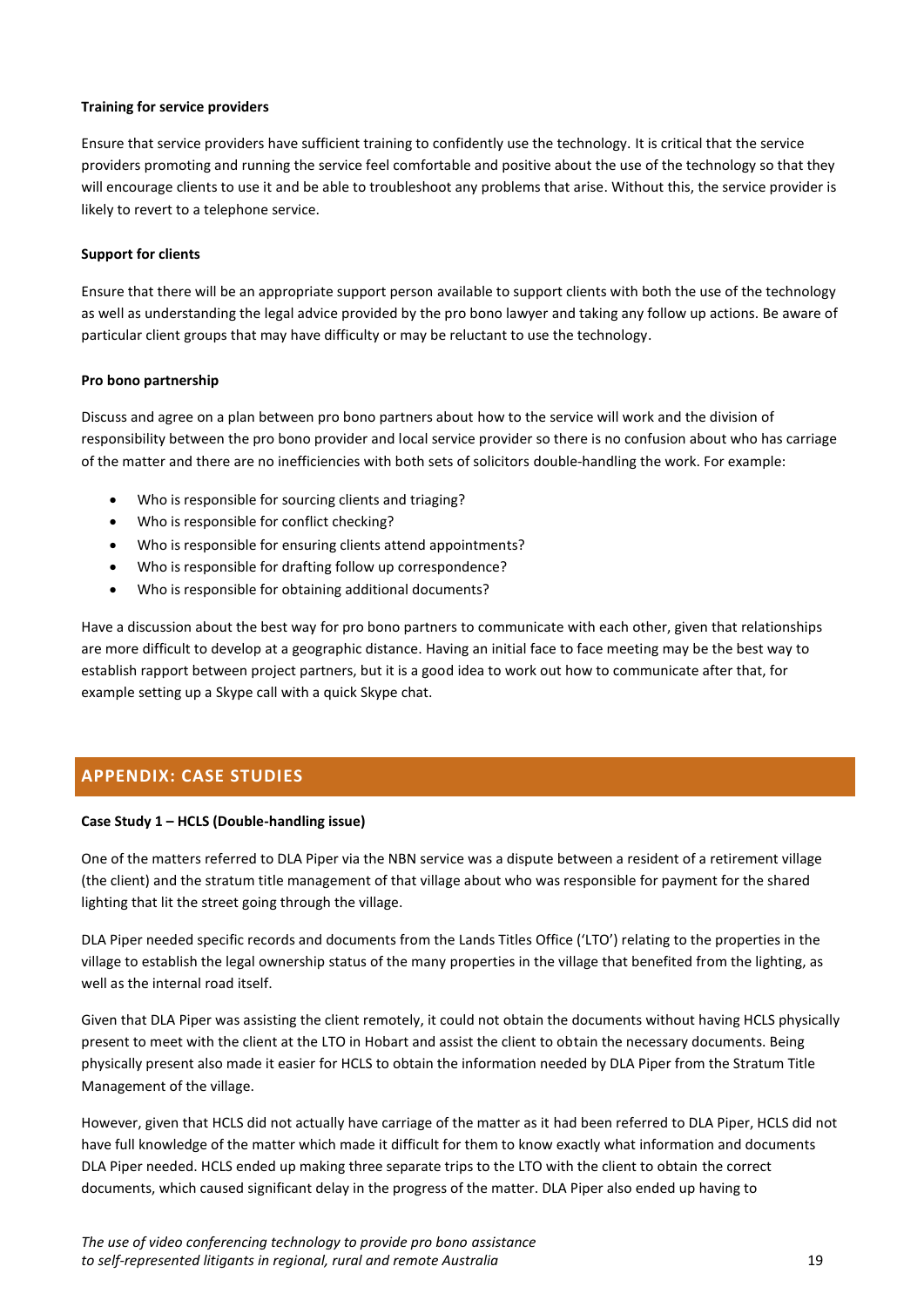communicate directly with the Stratum Title Management, which meant that two sets of lawyers (both HCLS and DLA Piper) spent time seeking the same information.

Avoiding these issues by having both sets of lawyers fully informed about the matter would still involve an inefficient double-handling element. In the end HCLS and DLA Piper agreed that the best way to avoid the problem of doublehandling was for an HCLS solicitor (who is physically present and able to liaise directly with the client and others) to take carriage of the matter, with the assistance of DLA Piper providing mentoring support.

### **Case Study 2 - NWCLC (Family Law)**

\*Bill contacted the NWCLC having been served with Federal Circuit Court of Australia Application for Adjustment of Property. Bill separated from his long term partner and has 4 children. He is in receipt of a Disability Support Pension (DSP) and lives in the former home of the relationship and meets all its outgoings in the form of mortgages, rates and other payments.

He has been finding it difficult for the children to spend time with him due to the breakdown of the relationship and a reluctance of the children's mother to allow the children to spend time with him.

Bill made contact with the NWCLC at the last minute regarding his family law property matters. He was due to appear in the Federal Circuit Court the following business day and was not sure what he had to do.

By making contact with the NWCLC via Skype at Wyndarra, Bill was able to receive advice as to how to appear before the Court, seek for the matter to be adjourned, obtain more time to file responsive documents and otherwise get advice as to his rights and responsibilities regarding property under the Family Law Act 1975.

Bill attended Court the next business day, obtained the adjournment and made a follow up appointment with the NWCLC for assistance regarding his property matters and children.

In a follow up appointment Bill was able to get further advice as to how to complete the Response, an Affidavit and Financial Statement as well as his options regarding children's matters under the Family Law Act.

Bill has now made contact with a FDR resolution provider and has had his initial appointment with the FDR provider to enter into discussions with his former partner through FDR for his children to spend more time with him.

Without the Skype link the NWCLC would not have been able to see Bill at such short notice. It is noted that the NWCLC did re-arrange other appointments in the diary around Bill. Bill was the first appointment due to the urgency.

Bill has now been exited from the NWCLC as a client, referred to a private practitioner for any further assistance but it is unlikely that he will be able to afford any such representation being in receipt of a DSP and his current outgoings.

Casework guidelines and workload of the NWCLC mean that unfortunately he will not be able to receive ongoing assistance from this office and he will be self-represented in the process but has as a result of meeting with the NWCLC a far greater knowledge of his rights and responsibilities regarding property but more importantly how to go about putting in place either a Parenting Plan or Consent Order for the care, welfare and development of his children.

*\*person's names have been changed to protect confidentiality*

#### **Case Study 3 - NWCLC (driving licence)**

Our client lived on the remote north west coast. He had been disqualified from driving after a drink-driving offence and several prior convictions for drink-driving. After his disqualification, he had sought help with his alcohol consumption and given up drinking altogether.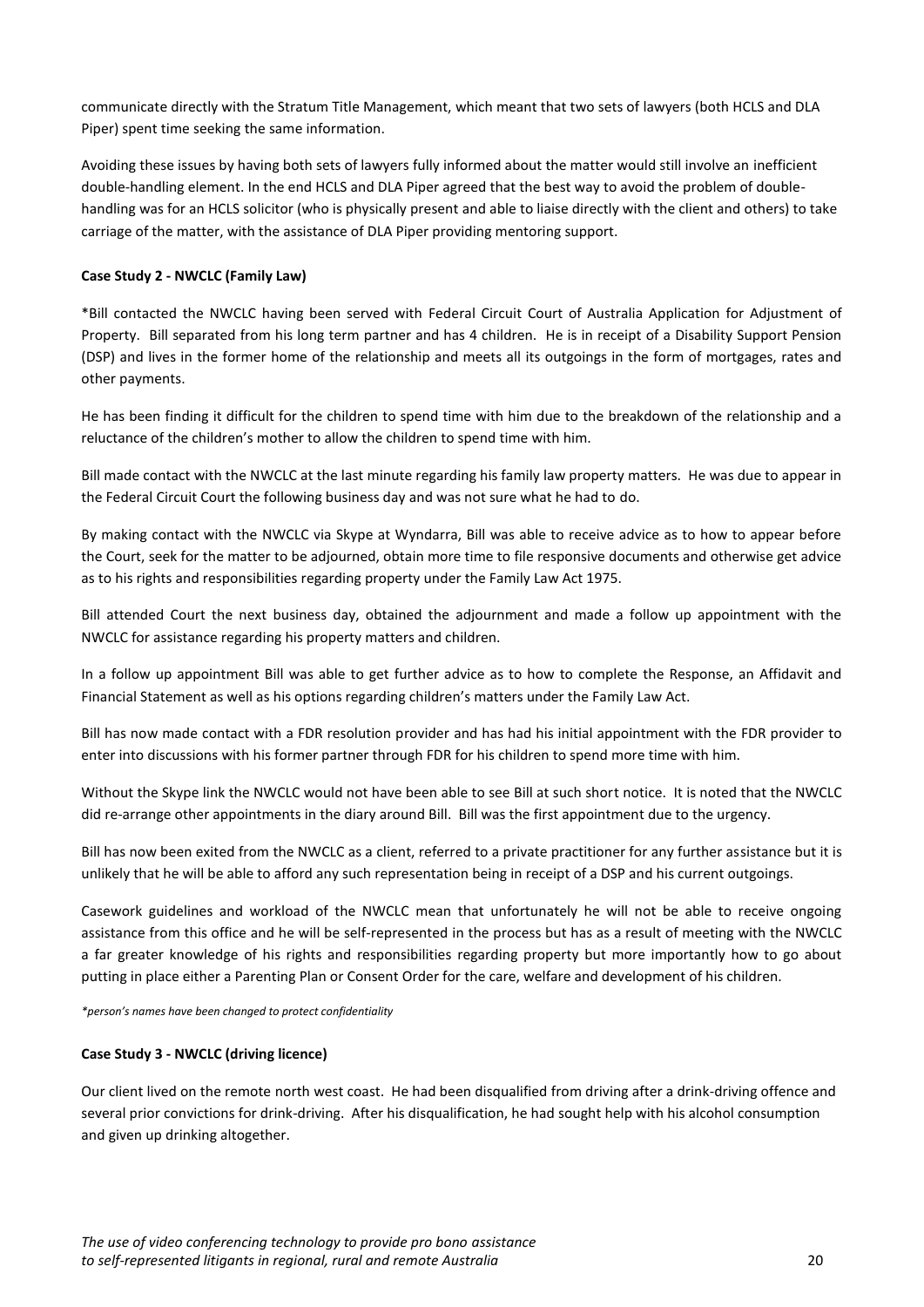At the end of his disqualification period, the Registrar of Motor Vehicles refused to re-issue him with a licence because the Registrar was not convinced that the client no longer consumed alcohol. This imposed a significant level of hardship on the client, including social isolation and an inability to secure employment.

The client was on Newstart Allowance and lived in an area with extremely limited public transport options. The client became aware of NWCLC through our promotion of our Smithton outreach service.

NWCLC provided advice and regular, ongoing telephone support to help the client understand the process of appealing the Registrar's decision in court, the grounds for appeal and the evidentiary issues the client needed to address.

As a result, the client successfully appealed the decision and was reissued with his licence.

*\*person's names have been changed to protect confidentiality*

#### **Case study 4 - WRCSA (Residential tenancy)**

WRCSA assisted a client who was having difficulty with their previous landlord in recovering money back from a bond paid. The landlord was claiming that excessive amounts of cleaning needed to be done after our client vacated the property, however, was not able to provide receipts or invoices for the work. Our client was struggling financially and counting on the bond being returned. Prior to her leaving the property she had undertaken the cleaning of the property and had employed the services of a carpet cleaner and a general cleaner to assist them. The receipts were available for these. The only avenue available our client was to proceed to the Residential Tenancies Tribunal to seek recovery of the bond the landlord was withholding.

Although our lawyers do not represent at the Tribunal (it is primarily designed for self-representation), the lawyers assisted in preparing the arguments to be made, ensuring that the documentation was in order and explaining the processes and law to the client.

The client had difficulty in understanding the processes and required the explanations several times, and eventually managed the hearing with the assistance of her support worker. The outcome was that although some extra cleaning needed to be done, there was some money owed to them and the decision was that a majority of the bond was to be returned.

Whilst this does not seem like a huge victory, for the client involved it allowed a little more financial freedom in that they were able to pay some of the new rent from the money paid back to them. It was only with the assistance of the lawyers, through the technology of the NBN project, that the client felt empowered to take on the heavy handed approach of the landlord successfully. It also prevented the client from getting into further debt.

# <span id="page-20-0"></span>**REFERENCE LIST**

### **A.** *Journal Articles*

Cabral, James E, et al, 'Using Technology to Enhance Access to Justice' (2012) 26(1) *Harvard Journal of Law & Technology* 241

Hart, Caroline, 'Sustainable Regional Legal Practice: The Importance of Alliances and the Use of Innovative Information Technology by Legal Practices in Regional, Rural and Remote Queensland' (2011) 16(1) *Deakin Law Review* 225